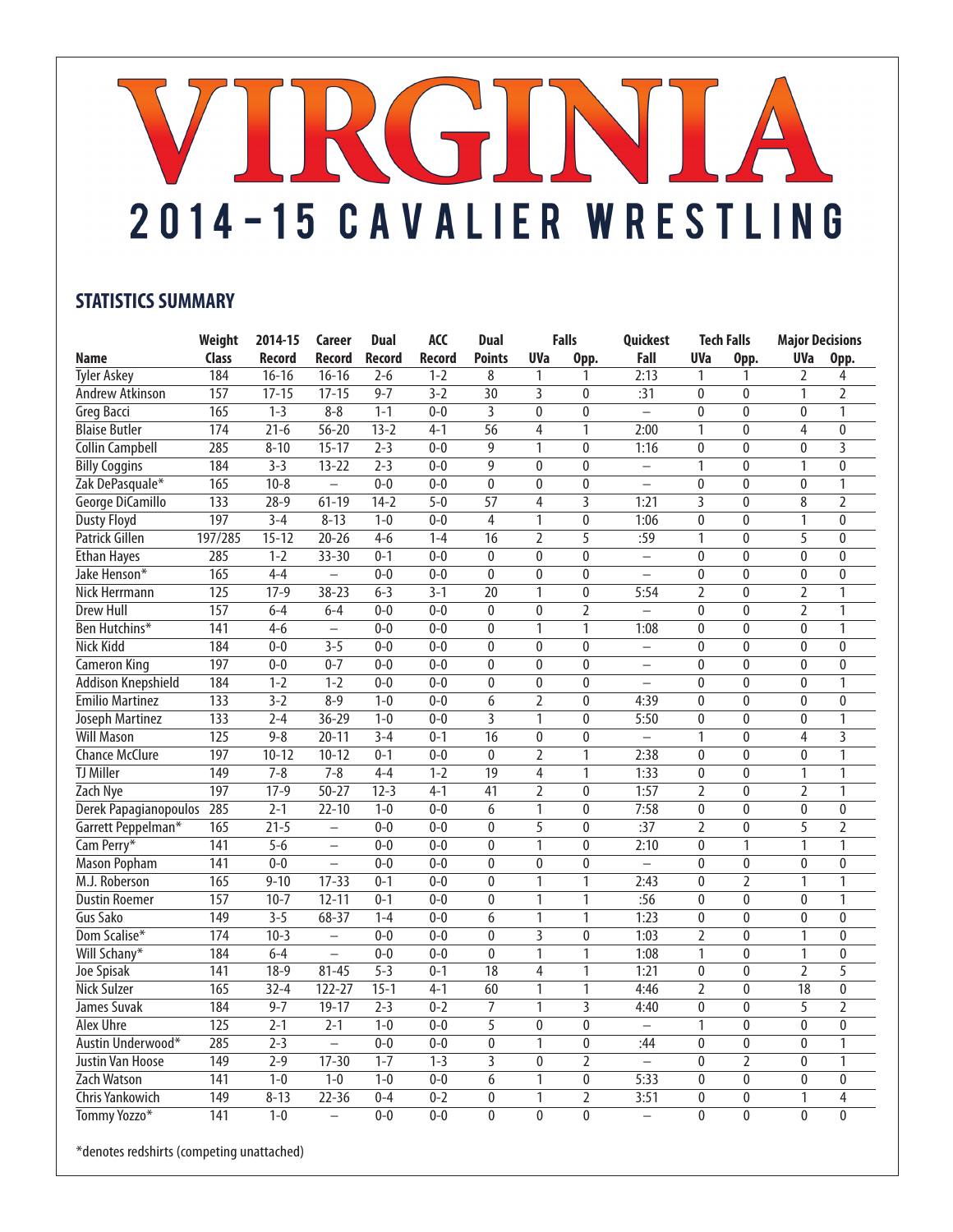## **2014-15 INDIVIDUAL RESULTS**

 BJ Crozier (VMI) W MD, 12-2 4-2/1-1 157 Jake Crawford (North Carolina) W Dec., 7-2 5-2/1-1

Steven Keogh (NDSU) W Dec., 7-5 (SV) 6-2/2-1

No. 7 Josh Demas (Ohio State) L Dec., 8-3 7-3/3-2

**11/15 - North Dakota State/Gardner-Webb**

157 Kyle Ash (Gardner-Webb) **11/24 - Ohio State**

| TYLER ASKEY • R-Freshman • 174 • Record: 16-16       |        |                   |                     | 12/5 - Cliff Keen Las Vegas Invitational          |   |                          |                     |
|------------------------------------------------------|--------|-------------------|---------------------|---------------------------------------------------|---|--------------------------|---------------------|
| Wt. Opponent (School)                                | Result | <b>Score/Time</b> | <b>Overall/Dual</b> | 157 Colton Peppelman (Harvard)                    | W | Fall, 5:38               | $8 - 3/3 - 2$       |
| 11/9 - Hokie Open (2nd Place)*                       |        |                   |                     | 157 Joel Smith (Arizona State)                    | L | MD, 13-5                 | $8-4/3-2$           |
| 184 DJ Smith (Chattanooa)                            | W      | Dec., 7-1         | $1 - 0/0 - 0$       | 157 Steven Hernandez (Boise State)                | L | Dec., 12-8               | $8 - 5/3 - 2$       |
| Austin Gabel (Virginia Tech)<br>184                  | W      | Def.              | $2 - 0/0 - 0$       | 12/20 - Bucknell                                  |   |                          |                     |
| Tyler Patrick (Duke)<br>184                          | W      | Dec., 8-1         | $3 - 0/0 - 0$       | 157 Rustin Barrick (Bucknell)                     | L | Dec., 7-3                | $8-6/3-3$           |
| 184 John Shrader (Chattanooga)                       | W      | Dec., 5-3         | $4 - 0/0 - 0$       | 1/1 - Southern Scuffle                            |   |                          |                     |
| 184 Alex Utley (North Carolina)                      | L      | Dec., 5-3         | $4 - 1/0 - 0$       | 157 Russell Parsons (Army)                        | L | Dec., 6-3                | $8 - 7/3 - 3$       |
| 11/16 - Wolfpack Open (6th Place)*                   |        |                   |                     | 157 Brandon Richardson (Wyoming)                  | W | Dec., 2-1                | $9 - 7/3 - 3$       |
| 184 Nicky Hall (NC State)                            | W      | Med. Forf.        | $5 - 1/0 - 0$       | 157 Austin Sams (Chattanooga)                     | L | Dec., 5-3                | $9 - 8/3 - 3$       |
| 184 Alec Schenk (Duke)                               | L      | Dec., 7-5         | $5 - 2/0 - 0$       | 1/9-10 - Virginia Duals                           |   |                          |                     |
| 184 Ridge White (UNC-Pembroke)                       | W      | MD, 14-6          | $6 - 2/0 - 0$       | 157 Aaron Walker (The Citadel)                    | W | Fall, 2:27               | $10 - 8/4 - 3$      |
| Will Schany (Virginia)<br>184                        | W      | Fall, 2:13        | $7 - 2/0 - 0$       | 157 No. 20 Chad Walsh (Rider)                     | L | Dec., 3-1 (SV)           | $10-9/4-4$          |
| 184 Jared Holliday (Newberry)                        | L      | Dec., 8-5         | $7 - 3/0 - 0$       | 157 Chase Delande (Edinboro)                      | W | Dec., 5-3                | $11-9/5-4$          |
| 11/30 - Mat Town Open (2nd Place)*                   |        |                   |                     | 157 Jake Spengler (Virginia Tech)                 | W | Dec., 7-0                | $12 - 9/6 - 4$      |
| 184 Scott Marmoll (North Carolina)                   | W      | Dec., 8-3         | $8 - 3/0 - 0$       | 1/16 - Duke                                       |   |                          |                     |
| 184 Brett Perry (Buffalo)                            | W      | Dec., 12-5        | $9 - 3/0 - 0$       | 157 Immanuel Kerr-Brown (Duke)                    | W | Dec., 4-3                | $13 - 9/7 - 4$      |
| 184 Fred Garcia (Lock Haven)                         | L      | Dec., 8-5         | $9 - 4/0 - 0$       | $1/25 - Pitt$                                     |   |                          |                     |
| 12/5 - Cliff Keen Las Vegas Invitational             |        |                   |                     | 157 Ronnie Garbinsky (Pitt)                       | W | Dec., 5-3 (SV)           | $14 - 9/8 - 4$      |
| 184 Hayden Hrymack (Rutgers)                         | L      | Dec., 6-5 (SV)    | $9 - 5/0 - 0$       | 2/1 - Virginia Tech                               |   |                          |                     |
| 184 Mike Woulfe (Navy)                               | W      | Dec., 8-2         | $10-5/0-0$          | 157 No. 5 Nick Brascetta (Virginia Tech)          | L | Dec., 8-3                | $14 - 10/8 - 5$     |
|                                                      |        |                   |                     | 2/7 - North Carolina                              |   |                          |                     |
| 184 Austin Gabel (Virginia Tech)<br>12/20 - Bucknell | L      | Dec., 7-4         | $10 - 6/0 - 0$      | 157 Chris Mears (North Carolina)                  | L | Dec., 9-7                | $14 - 11/8 - 6$     |
|                                                      |        |                   |                     | $2/15 -$ lowa                                     |   |                          |                     |
| 184 Thomas Sleigh (Bucknell)                         | L      | Dec., 3-1         | $10 - 7/0 - 1$      |                                                   | L | Dec., 2-1                | $14 - 12/8 - 7$     |
| 1/1-2 - Southern Scuffle                             |        |                   |                     | 157 No. 14 Mike Kelly (lowa)<br>2/19 - NC State   |   |                          |                     |
| 184 Marcus Johnson (Appalachian State)               | W      | MD, 12-4          | $11 - 7/0 - 1$      |                                                   |   |                          | $15 - 12/9 - 7$     |
| 184 Xavier Dye (Cleveland State)                     | W      | Dec., 12-10       | $12 - 7/0 - 1$      | 157 Chad Pyke (NC State)                          | W | Dec., 7-3                |                     |
| 184 No. 3 Nate Brown (Lehigh)                        | L      | Fall, :41         | $12 - 8/0 - 1$      | 3/8 - ACC Championships (2nd Place)               |   |                          |                     |
| 184 Ryan Davies (Stanford)                           | L      | Dec., 4-2         | $12-9/0-1$          | 157 Chad Pyke (NC State)                          | W | Dec., 4-3                | $16 - 12/9 - 7$     |
| 1/9-10 - Virginia Duals                              |        |                   |                     | 157 Immanuel Kerr-Brown (Duke)                    | W | Dec., 8-5                | $17 - 12/9 - 7$     |
| 184 Kendal Hennings (The Citadel)                    | W      | TF, 16-0          | $13 - 9/1 - 1$      | 157 No. 6 Nick Brascetta (Virginia Tech)          | L | MD, 13-4                 | $17 - 13/9 - 7$     |
| 184 Clint Morrison (Rider)                           | L      | Dec., 3-1         | $13 - 10/1 - 2$     | 3/19 - NCAA Championships                         |   |                          |                     |
| 184 No. 12 Vic Avery (Edinboro)                      | L      | MD, 14-4          | $13 - 11/1 - 3$     | 157 No. 12 seed Mitch Minotti (Lehigh)            | L | Dec., 8-4                | $17 - 14/9 - 7$     |
| 1/16 - Duke                                          |        |                   |                     | 157 No. 5 seed Cody Pack (South Dakota State) L   |   | Dec., 3-2                | $17 - 15/9 - 7$     |
| 184 Jacob Kasper (Duke)                              | L      | Dec., 3-2         | $13 - 12/1 - 4$     | <b>GREG BACCI · Sophomore · 165 · Record: 1-3</b> |   |                          |                     |
| 1/25 - Pitt                                          |        |                   |                     |                                                   |   | <b>Result Score/Time</b> | <b>Overall/Dual</b> |
| 184 No. 2 Max Thomusseit (Pitt)                      | L      | TF-4, 21-6        | $13 - 13/1 - 5$     | Wt. Opponent (School)                             |   |                          |                     |
| 2/7 - North Carolina                                 |        |                   |                     | 11/3 - UVa Quad Meet                              |   |                          |                     |
| 184 Scott Marmoll (North Carolina)                   | W      | Dec., 4-2         | $14 - 13/2 - 5$     | 174 Trevontay Rhodes (Anderson)                   | W | Dec., 4-2                | $1 - 0/1 - 0$       |
| $2/15 -$ lowa                                        |        |                   |                     | 12/20 - Bucknell                                  |   |                          |                     |
| 184 No. 8 Sammy Brooks (Iowa)                        | L      | MD, 20-7          | $14-14/2-6$         | 174 Rory Bonner (Bucknell)                        | L | Dec., 7-2                | $1 - 1/1 - 1$       |
| 3/8 - ACC Championships (4th Place)                  |        |                   |                     | 1/1 - Southern Scuffle                            |   |                          |                     |
| 184 Scott Marmoll (North Carolina)                   | W      | Dec., 8-1         | $15 - 14/2 - 6$     | 174 Barrett Walthall (Chattanooga)                |   | Dec., 6-5                | $1 - 2/1 - 1$       |
| 184 No. 2 Max Thomusseit (Pitt)                      |        | MD, 19-8          | $15 - 15/2 - 6$     | 174 Jack Wedholm (Army)                           | L | MD, 12-0                 | $1 - 3/1 - 1$       |
| 184 Antavian Leary (Virginia Tech)                   | W      | MD, 18-7          | $16 - 15/2 - 6$     |                                                   |   |                          |                     |
| 184 Scott Marmoll (North Carolina)                   | L      | Dec., 8-5         | $16-16/2-6$         |                                                   |   |                          |                     |
| ANDREW ATKINSON • R-Freshman • 157 • Record: 17-15   |        |                   |                     |                                                   |   |                          |                     |
| Wt. Opponent (School)                                |        | Result Score/Time | <b>Overall/Dual</b> |                                                   |   |                          |                     |
| 11/3 - UVa Quad Meet                                 |        |                   |                     |                                                   |   |                          |                     |
| 157 BJ Crozier (VMI)                                 | W      | Dec., 8-4         | $1 - 0/1 - 0$       |                                                   |   |                          |                     |
| 157 Greg Flournoy (George Mason)                     | L      | Dec., 5-3 (SV)    | $1 - 1/1 - 1$       |                                                   |   |                          |                     |
| 11/9 - Hokie Open (5th Place)                        |        |                   |                     |                                                   |   |                          |                     |
| Connor Bass (Duke)<br>157                            |        | Dec., 8-5         | $1 - 2/1 - 1$       |                                                   |   |                          |                     |
| 157 Austin Sams (Chattanooga)                        | W      | Dec., 7-6         | $2 - 2/1 - 1$       |                                                   |   |                          |                     |
| 157 Robert Henderson (North Carolina)                | W      | Fall, :31         | $3 - 2/1 - 1$       |                                                   |   |                          |                     |
|                                                      |        |                   |                     |                                                   |   |                          |                     |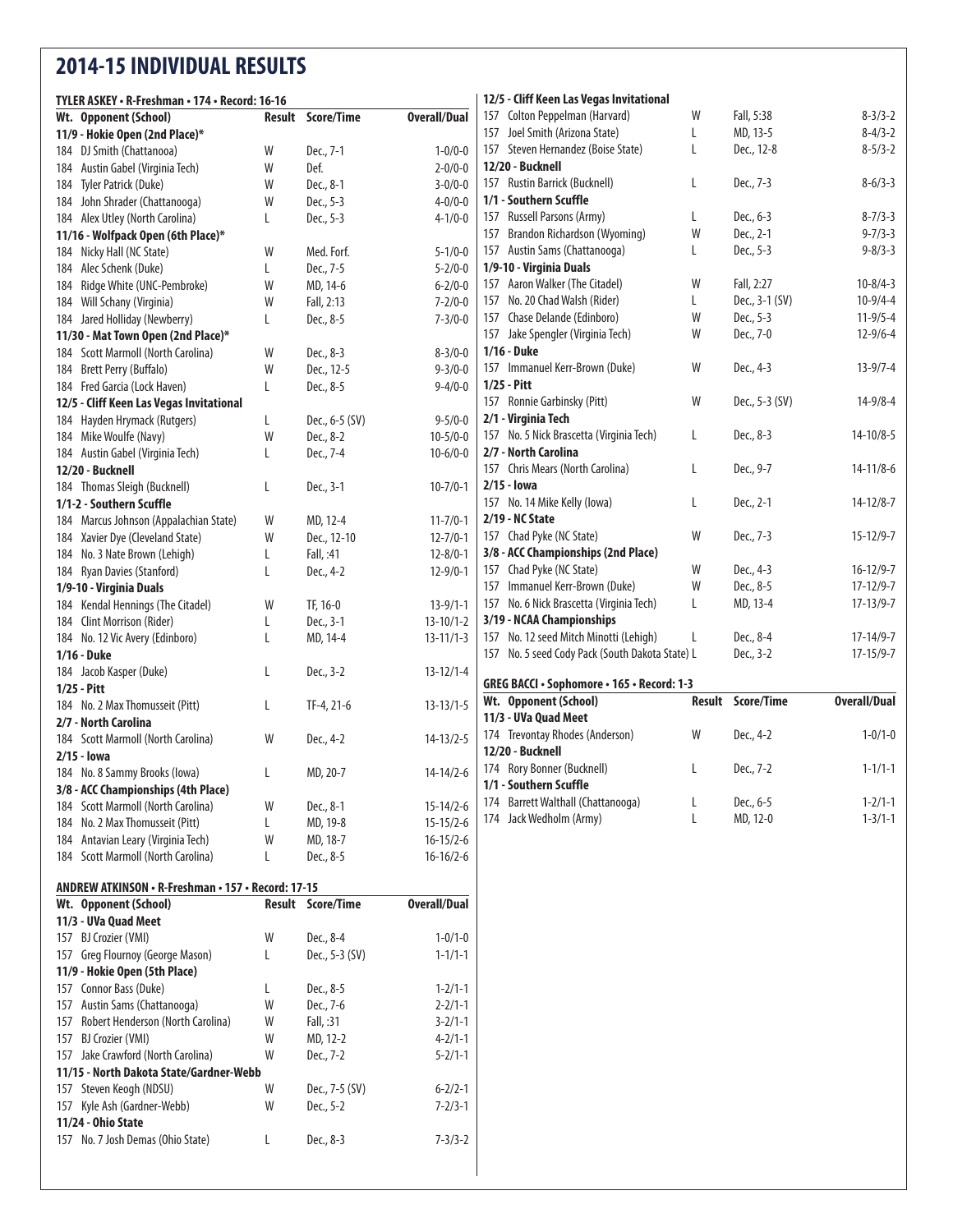| BLAISE BUTLER · R-Junior · 174 · Record: 21-6                    |   |                          |                     | 1/1-2 - Southern Scuffle                                            |        |                       |                                |
|------------------------------------------------------------------|---|--------------------------|---------------------|---------------------------------------------------------------------|--------|-----------------------|--------------------------------|
| Wt. Opponent (School)                                            |   | <b>Result Score/Time</b> | <b>Overall/Dual</b> | 285 No. 6 Jimmy Lawson (Penn State)                                 | W      | Med. Forf.            | $8 - 7/2 - 3$                  |
| 11/2 - UVa Quad Meet                                             |   |                          |                     | 285 Jared Johnson (Chattanooga)                                     | L      | Dec., 2-0             | $8 - 8/2 - 3$                  |
| 174 Mark Darr (VMI)                                              | W | Fall, 2:45               | $1 - 0/1 - 0$       | 285 Adam Robinson (Central Michigan)                                | L      | Dec., 4-3 (TB1)       | $8 - 9/2 - 3$                  |
| 174 Ryan Forrest (George Mason)                                  | W | MD, 15-3                 | $2 - 0/2 - 0$       | 1/9 - Virginia Duals                                                |        |                       |                                |
| 11/15 - North Dakota State/Gardner-Webb                          |   |                          |                     | 285 Greg Velasco (Rider)                                            | L      | Dec., 2-1             | $8 - 10/2 - 4$                 |
| 174 No. 14 Kurtis Julson (NDSU)                                  | W | Dec., 3-1 (SV)           | $3 - 0/3 - 0$       |                                                                     |        |                       |                                |
| 174 Brett Stein (Gardner-Webb)                                   | W | Inj. Def., 1:48          | $4 - 0/4 - 0$       | BILLY COGGINS . R-Senior . 184 . Record: 3-3                        |        |                       |                                |
| 11/24 - Ohio State                                               |   |                          |                     | Wt. Opponent (School)                                               |        | Result Score/Time     | <b>Overall/Dual</b>            |
| 174 No. 13 Mark Martin (Ohio State)                              | W | Dec., 4-2                | $5 - 0/5 - 0$       | 11/2 - UVa Quad Meet                                                |        |                       |                                |
| 12/5-6 - Cliff Keen Las Vegas Invitational (Runner-Up)           |   |                          |                     | 184 Jake Koch (VMI)                                                 | W      | TF, 15-0 (2:17)       | $1 - 0/1 - 0$                  |
| 174 Josh VanTine (Northern Colorado)                             | W | TF, 2:59                 | $6 - 0/5 - 0$       | 184 Derek Dwyer (George Mason)                                      | W      | MD, 18-5              | $2 - 0/2 - 0$                  |
| 174 Nate Jackson (Indiana)                                       | W | Dec., 8-5                | $7 - 0/5 - 0$       | 11/9 - Hokie Open                                                   |        |                       |                                |
| 174 Jadaen Bernstein (Navy)                                      | W | Dec., 8-5                | $8 - 0/5 - 0$       | 184 Van Grimes (Unattached)                                         | W      | Dec., 8-3             | $3 - 0/2 - 0$                  |
| 174 No. 1 Logan Storley (Minnesota)                              | W | Dec., 9-7 (SV)           | $9 - 0/5 - 0$       | 11/15 - North Dakota State/Gardner-Webb                             |        |                       |                                |
| 174 No. 2 Robert Kokesh (Nebraska)                               | L | Dec., 6-2                | $9 - 1/5 - 0$       | 184 No. 13 Hayden Zillmer (NDSU)                                    | L      | Dec., 7-1             | $3 - 1/2 - 1$                  |
| 1/9-10 - Virginia Duals                                          |   |                          |                     | 184 Gray Jones (Gardner-Webb)                                       | L      | Dec., 3-2             | $3 - 2/2 - 2$                  |
| 174 Kenneth Radford (The Citadel)                                | W | Fall, 5:56               | $10-1/6-0$          | 11/24 - Ohio State                                                  |        |                       |                                |
| 174 Ryan Wolfe (Rider)                                           | W | Fall, 4:52               | $11 - 1/7 - 0$      | 184 No. 7 Kenny Courts (Ohio State)                                 | L      | Dec., 7-4             | $3 - 3/2 - 3$                  |
| 174 Patrick Jennings (Edinboro)                                  | W | Dec., 8-4                | $12 - 1/8 - 0$      |                                                                     |        |                       |                                |
| 174 No. 10 Zach Epperly (Virginia Tech)                          | W | Dec., 3-2                | $13 - 1/9 - 0$      | ZAK DePASQUALE · Freshman · 165 · Record: 10-8                      |        |                       |                                |
| 1/16 - Duke                                                      |   |                          |                     | Wt. Opponent (School)                                               |        | Result Score/Time     | <b>Overall/Dual</b>            |
| 174 Trey Adamson (Duke)                                          | W | Fall, 2:00               | $14 - 1/10 - 0$     | 11/9 - Hokie Open*                                                  |        |                       |                                |
| $1/25 - Pitt$                                                    |   |                          |                     | 165 Jake Faust (Duke)                                               | W      | Dec., 5-2             | $1 - 0/0 - 0$                  |
| 174 No. 7 Tyler Wilps (Pitt)                                     | L | Dec., 6-2                | $14 - 2/10 - 1$     | 165 Chad Strube (Virginia Tech)                                     | L      | Dec., 9-3             | $1 - 1/0 - 0$                  |
| 2/1 - Virginia Tech                                              |   |                          |                     | 165 Jared Swan (Old Dominion)                                       | W      | Dec., 4-3             | $2 - 1/0 - 0$                  |
| 174 No. 12 Zach Epperly (Virginia Tech)                          | W | Dec., 3-2                | $15 - 2/11 - 1$     | 165 Shabaka Johns (VMI)                                             | L      | Dec., 6-1             | $2 - 2/0 - 0$                  |
| 2/7 - North Carolina                                             |   |                          |                     | 11/16 - Wolfpack Open*<br>165 Shabaka Johns (VMI)                   |        |                       |                                |
| 174 No. 18 John Michael Staudenmayer (UNC) W                     |   | Dec., 3-1 (SV)           | $16 - 2/12 - 1$     |                                                                     | L<br>W | Dec., 9-3             | $2 - 3/0 - 0$                  |
| 2/15 - <b>Jowa</b>                                               |   |                          | $16 - 3/12 - 2$     | 165 Dain Steffeny (Appalachian State)                               |        | Dec., 6-1             | $3 - 3/0 - 0$                  |
| 174 Alex Meyer (Iowa)                                            | L | Dec., 9-8                |                     | 165 Garrett Peppelman (Virginia)                                    | L      | Dec., 6-3             | $3-4/0-0$                      |
| 2/19 - NC State                                                  | W |                          | $17 - 3/13 - 2$     | 11/30 - Mat Town Open*<br>165 Colin Gironda (Franklin and Marshall) | W      |                       |                                |
| 174 Pete Renda (NC State)<br>3/8 - ACC Championships (2nd Place) |   | MD, 17-6                 |                     | 165 Dillon Gavlock (Lock Haven)                                     | L      | Dec., 3-2<br>MD, 11-2 | $4 - 4/0 - 0$<br>$4 - 5/0 - 0$ |
| 174 No. 7 Zach Epperly (Virginia Tech)                           | W | Dec., 8-4                | $18-3/13-2$         | 165 Jacob Conners (Franklin and Marshall)                           | W      | Dec., 7-2             | $5 - 5/0 - 0$                  |
| 174 No. 8 Tyler Wilps (Pitt)                                     | L | Dec., 4-1                | $18 - 4/13 - 2$     | 165 Caleb Livingston (Penn State)                                   | L      | Dec., 4-2             | $5 - 6/0 - 0$                  |
| 3/19-20 - NCAA Championships                                     |   |                          |                     | 1/3 - F&M Open (4th Place)*                                         |        |                       |                                |
| 174 Jordan Ellingwood (Central Michigan)                         | W | MD, 14-5                 | $19-4/13-2$         | 165 Cameron Scalio (Kutztown)                                       | W      | Dec., 4-2             | $6 - 6/0 - 0$                  |
| 174 No. 12 seed Kyle Crutchmer (Okla. State)                     | L | Dec., 5-2                | $19 - 5/13 - 2$     | 165 Jared Swan (Old Dominion)                                       | W      | Dec., 3-2             | $7 - 6/0 - 0$                  |
| Brian Harvey (Army)<br>174                                       | W | MD, 13-5                 | $20 - 5/13 - 2$     | 165 Aaron McKinney (Lock Haven)                                     | L      | Dec., 8-2             | $7 - 7/0 - 0$                  |
| 174 Nathan Jackson (Indiana)                                     | W | Dec., 5-3                | $21 - 5/13 - 2$     | 165 Kanon Dean (Harvard)                                            | W      | Dec., 3-2             | $8 - 7/0 - 0$                  |
| 174 No. 7 Zach Epperly (Virginia Tech)                           | L | Fall, 6:25               | $21-6/13-2$         | 165 Colin Gironda (Franklin & Marshall)                             | W      | Dec., 3-1             | $9 - 7/0 - 0$                  |
|                                                                  |   |                          |                     | 165 Richard Muniz (Brown)                                           | W      | Med. Forf.            | $10 - 7/0 - 0$                 |
| COLLIN CAMPBELL · R-Senior · 285 · Record: 8-10                  |   |                          |                     | 165 Jared Swan (Old Dominion)                                       | L      | Inj. Def., 4:41       | $10 - 8/0 - 0$                 |
| Wt. Opponent (School)                                            |   | Result Score/Time        | <b>Overall/Dual</b> |                                                                     |        |                       |                                |
| 11/2 - UVa Quad Meet                                             |   |                          |                     |                                                                     |        |                       |                                |
| 285 Wyatt McCrackin (Anderson)                                   | W | Fall, 1:16               | $1 - 0/1 - 0$       |                                                                     |        |                       |                                |
| 11/9 - Hokie Open                                                |   |                          |                     |                                                                     |        |                       |                                |
| 285 Justin Kozera (Gardner-Webb)                                 | W | Dec., 3-1                | $2 - 0/1 - 0$       |                                                                     |        |                       |                                |
| 285 Ty Walz (Virginia Tech)                                      | L | Dec., 3-2                | $2 - 1/1 - 0$       |                                                                     |        |                       |                                |
| 285 Kacee Hutchinson (Appalachian State)                         | W | Dec., 4-2                | $3 - 1/1 - 0$       |                                                                     |        |                       |                                |
| 285 Jared Johnson (Chattanooga)                                  | L | Dec., 7-2                | $3 - 2/1 - 0$       |                                                                     |        |                       |                                |
| 11/15 - North Dakota State/Gardner-Webb                          |   |                          |                     |                                                                     |        |                       |                                |
| 285 No. 10 Evan Knutson (NDSU)                                   | L | Dec., 9-2                | $3 - 3/1 - 1$       |                                                                     |        |                       |                                |
| 285 Justin Kozera (Gardner-Webb)                                 | W | Dec., 6-3                | $4 - 3/2 - 1$       |                                                                     |        |                       |                                |
| 11/24 - Ohio State                                               |   |                          |                     |                                                                     |        |                       |                                |
| 285 No. 11 Nick Tavanello (Ohio State)                           | L | MD, 13-4                 | $4 - 4/2 - 2$       |                                                                     |        |                       |                                |
| 12/5-6 - Cliff Keen Las Vegas Invitational                       |   |                          |                     |                                                                     |        |                       |                                |
| 285 Nate Keeve (Oregon State)                                    | W | Dec., 3-1 (SV)           | $5 - 4/2 - 2$       |                                                                     |        |                       |                                |
| 285 Joe Stolfi (Bucknell)                                        | L | MD, 14-2                 | $5 - 5/2 - 2$       |                                                                     |        |                       |                                |
| 285 David Dill (California Baptist)                              | W | Dec., 10-5               | $6 - 5/2 - 2$       |                                                                     |        |                       |                                |
| 285 Peter Anguiano (Western State)                               | W | Dec., 3-2                | $7 - 5/2 - 2$       |                                                                     |        |                       |                                |
| 285 No. 10 Evan Knutson (NDSU)                                   | L | Dec., 3-1 (SV)           | $7 - 6/2 - 2$       |                                                                     |        |                       |                                |
| 12/20 - Bucknell                                                 |   |                          |                     |                                                                     |        |                       |                                |
| 285 No. 20 Joe Stolfi (Bucknell)                                 | L | MD, 11-1                 | $7 - 7/2 - 3$       |                                                                     |        |                       |                                |
|                                                                  |   |                          |                     |                                                                     |        |                       |                                |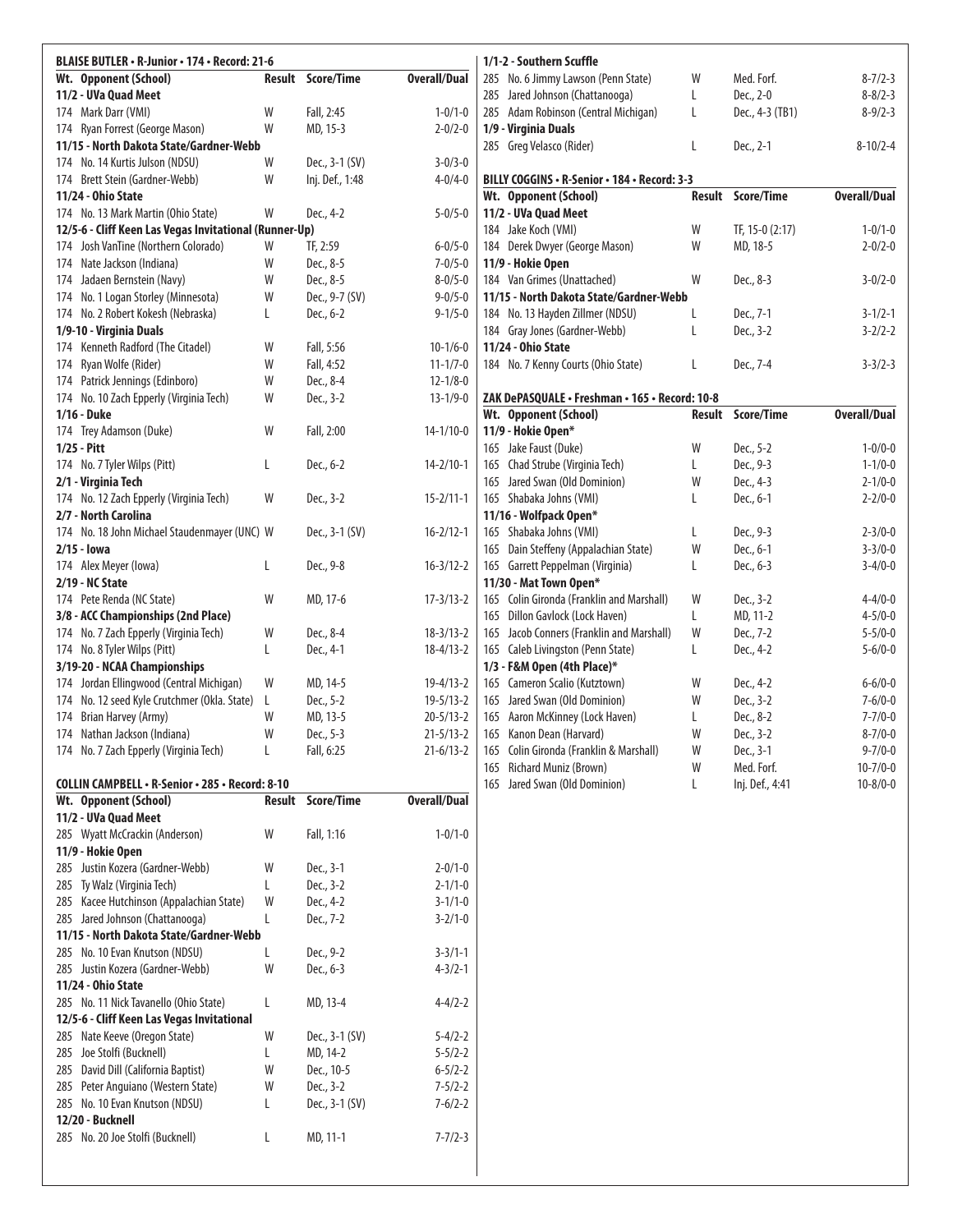| GEORGE DICAMILLO • R-Sophomore • 133 • Record: 28-9    |        |                          |                     |     | 12/28 - Lock Haven Invitational (6th Place)         |   |                          |                     |
|--------------------------------------------------------|--------|--------------------------|---------------------|-----|-----------------------------------------------------|---|--------------------------|---------------------|
| Wt. Opponent (School)                                  |        | <b>Result Score/Time</b> | <b>Overall/Dual</b> |     | 197 Michael Mirra (Bloomsburg)                      | L | Dec., 6-2                | $1 - 3/1 - 0$       |
| 11/2 - UVa Quad Meet                                   |        |                          |                     | 197 | Harun Omerhodzic (Franklin & Marshall) W            |   | Fall, 1:06               | $2 - 3/1 - 0$       |
| 133 Hunter Starner (VMI)                               | W      | TF, 23-7 (6:49)          | $1 - 0/1 - 0$       | 197 | Brian Capps (Davidson)                              | W | Dec., 6-2                | $3 - 3/1 - 0$       |
| 133 Vince Rodriguez (George Mason)                     | W      | MD, 11-2                 | $2 - 0/2 - 0$       |     | 197 Michael Mirra (Bloomsburg)                      | L | Dec., 2-0                | $3 - 4/1 - 0$       |
| 11/10 - Hokie Open (1st Place)                         |        |                          |                     |     |                                                     |   |                          |                     |
| 133 Tyler Zeigler (Gardner-Webb)                       | W      | Dec., 13-6               | $3 - 0/2 - 0$       |     | PATRICK GILLEN · R-Junior · 197/285 · Record: 15-12 |   |                          |                     |
| 133 Robert Dooley (George Mason)                       | W      | Fall, 2:07               | $4 - 0/2 - 0$       |     | Wt. Opponent (School)                               |   | Result Score/Time        | <b>Overall/Dual</b> |
| 133 Josh Terao (American)                              | W      | Dec., 10-5               | $5 - 0/2 - 0$       |     | 11/2 - UVa Quad Meet                                |   |                          |                     |
| 133 No. 12 Nick Soto (Chattanooga)                     | W      | Inj Def, 0:58            | $6 - 0/2 - 0$       |     | 197 Will Diamond (Anderson)                         | W | Fall, :59                | $1 - 0/1 - 0$       |
| 11/15 - North Dakota State/Gardner-Webb                |        |                          |                     |     | 11/9 - Hokie Open                                   |   |                          |                     |
| 133 Justin Scherkenbach (NDSU)                         | W      | MD, 12-2                 | $7 - 0/3 - 0$       |     | 197 Chip Ness (North Carolina)                      | L | Fall, 4:59               | $1 - 1/1 - 0$       |
| 133 Tyler Ziegler (Gardner-Webb)                       | W      | MD, 10-2                 | $8 - 0/4 - 0$       |     | 197 Dusty Floyd (Virginia)                          | W | Dec., 5-2                | $2 - 1/1 - 0$       |
| 11/24 - Ohio State                                     |        |                          |                     |     | 197 David Reck (Virginia Tech)                      | L | Dec., 6-5                | $2 - 2/1 - 0$       |
| 133 No. 8 Johnni DiJulius (Ohio State)                 |        | Dec., 6-2                | $8 - 1/4 - 1$       |     | 12/29 - Lock Haven Invitational (3rd Place)         |   |                          |                     |
| 12/5-6 - Cliff Keen Las Vegas Invitational (6th Place) |        |                          |                     |     | 285 Dom Carfagno (Bloomsburg)                       | W | Dec., 8-2                | $3 - 2/1 - 0$       |
| 133 Michael Espinoza (Northern Colorado)               | W      | Fall, 1:21               | $9 - 1/4 - 1$       |     | 285 Alexander Henry (Franklin & Marshall)           | W | MD, 18-7                 | $4 - 2/1 - 0$       |
| 133 Eric Montoya (Nebraska)                            | W      | Dec., 9-3                | $10-1/4-1$          |     | 285 Joe Stolfi (Bucknell)                           | L | Fall, 4:07               | $4 - 3/1 - 0$       |
| 133 No. 13 Earl Hall (lowa State)                      | W      | Dec., 9-2                | $11 - 1/4 - 1$      |     | 285 Charles Boddy (Bucknell)                        | W | Dec., 3-1                | $5 - 3/1 - 0$       |
| 133 No. 2 Chris Dardanes (Minnesota)                   | L      | Dec., 5-4                | $11 - 2/4 - 1$      |     | 285 Brad Emerick (Lock Haven)                       | W | MD, 11-3                 | $6 - 3/1 - 0$       |
| 133 No. 8 Johnni DiJulius (Ohio State)                 | L      | Dec., 6-5 (TB2)          | $11 - 3/4 - 1$      |     | 1/3 - F&M Open (2nd Place)                          |   |                          |                     |
| 133 Daniel DeShazer (Nebraska-Kearney)                 | L      | Fall, 3:00               | $11 - 4/4 - 1$      |     | 285 Cole Lampman (Princeton)                        | W | MD, 10-2                 | $7 - 3/1 - 0$       |
| 12/20 - Bucknell                                       |        |                          |                     |     | 285 Jason Wright (Messiah)                          | W | Fall, 2:48               | $8 - 3/1 - 0$       |
| 133 Grimaldi Gonzalez (Bucknell)                       | W      | Dec., 13-7               | $12 - 4/5 - 1$      |     | 285 Chuck Boddy (Bucknell)                          | W | Dec., 3-1                | $9 - 3/1 - 0$       |
| 1/1-2 - Southern Scuffle                               |        |                          |                     |     | 285 Patrick Garren (Penn)                           | W | TF, 18-0                 | $10-3/1-0$          |
|                                                        |        |                          |                     |     |                                                     |   |                          |                     |
| 133 Dan King (Cleveland State)                         | W      | TF4, 22-6                | $13 - 4/5 - 1$      |     | 285 Zac Bennett (Pitt-Johnstown)                    | L | Fall, 1:49               | $10 - 4/1 - 0$      |
| 133 Drew Walker (Campbell)                             | W      | Dec., 12-7               | $14 - 4/5 - 1$      |     | 1/9-10 - Virginia Duals                             |   |                          |                     |
| 133 Nick Zanetta (Pitt)                                | W      | Dec., 6-3                | $15 - 4/5 - 1$      |     | 285 Joe Bexley (The Citadel)                        | W | MD, 13-1                 | $11 - 4/2 - 0$      |
| 133 No. 13 Earl Hall (lowa State)                      | L      | Fall, 5:34               | $15 - 5/5 - 1$      |     | 285 Warren Bosch (Edinboro)                         | W | Dec., 9-2                | $12 - 4/3 - 0$      |
| 133 No. 18 Nick Soto (Chattanooga)                     | L      | Dec., 12-9               | $15 - 6/5 - 1$      |     | 285 No. 7 Ty Walz (Virginia Tech)                   | L | Dec., 3-2                | $12 - 5/3 - 1$      |
| 1/9-10 - Virginia Duals                                |        |                          |                     |     | 1/16 - Duke                                         |   |                          |                     |
| 133 Aaron Hansen (The Citadel)                         | W      | Fall, 1:35               | $16 - 6/6 - 1$      |     | 285 Brendan Walsh (Duke)                            | W | Dec., 6-1                | $13 - 5/4 - 1$      |
| 133 Robert Deutsch (Rider)                             | W      | Dec., 10-6               | $17 - 6/7 - 1$      |     | $1/25 - Pitt$                                       |   |                          |                     |
| 133 Anthony Rivera (Edinboro)                          | W      | MD, 17-4                 | $18-6/8-1$          |     | 285 Ryan Solomon (Pitt)                             | L | Dec., 4-3                | $13-6/4-2$          |
| 133 No. 19 Kevin Norstrem (Virginia Tech)              | W      | Dec., 7-1                | $19-6/9-1$          |     | 2/1 - Virginia Tech                                 |   |                          |                     |
| 1/16 - Duke                                            |        |                          |                     |     | 285 No. 9 Ty Walz (Virginia Tech)                   | L | Dec., 3-2                | $13 - 7/4 - 3$      |
| 133 Mitch Finesilver (Duke)                            | W      | TF, 19-4 (5:19)          | $20 - 6/10 - 1$     |     | 2/7 - North Carolina                                |   |                          |                     |
| $1/25 - Pitt$                                          |        |                          |                     |     | 285 Frank Abbondanza (North Carolina)               | L | Dec., 5-2                | $13 - 8/4 - 4$      |
| 133 Ben Ross (Pitt)                                    | W      | MD, 22-10                | $21 - 6/11 - 1$     |     | 2/15 - Iowa                                         |   |                          |                     |
| 2/1 - Virginia Tech                                    |        |                          |                     |     | 285 Kris Klapprodt (Iowa)                           | L | Dec., 7-2                | $13 - 9/4 - 5$      |
| 133 No. 19 Kevin Norstrem (Virginia Tech)              | W      | Dec., 4-0                | $22 - 6/12 - 1$     |     | 2/19 - NC State                                     |   |                          |                     |
| 2/7 - North Carolina                                   |        |                          |                     |     | 285 No. 1 Nick Gwiazdowski (NC State)               | L | Fall, 1:41               | $13 - 10/4 - 6$     |
| 133 Troy Heilmann (North Carolina)                     | W      | Dec., 10-3               | $23 - 6/13 - 1$     |     | 3/8 - ACC Championships (4th Place)                 |   |                          |                     |
| 2/15 - Iowa                                            |        |                          |                     |     | 285 Frank Abbondanza (North Carolina)               | W | MD, 9-1                  | $14 - 10/4 - 6$     |
| 133 No. 3 Cory Clark (Iowa)                            | L      | MD, 12-3                 | $23 - 7/13 - 2$     |     | 285 No. 1 Nick Gwiazdowski (NC State)               | L | Fall, 2:29               | $14 - 11/4 - 6$     |
| 2/19 - NC State                                        |        |                          |                     |     | 285 Brendan Walsh (Duke)                            | W | Dec., 6-1                | $15 - 11/4 - 6$     |
| 133 Bryce Meredith (NC State)                          | W      | Fall, 2:55               | $24 - 7/14 - 2$     |     | 285 No. 8 Ty Walz (Virginia Tech)                   | L | Dec., 12-6               | $15 - 12/4 - 6$     |
| 3/8 - ACC Championships (1st Place)                    |        |                          |                     |     |                                                     |   |                          |                     |
| 133 Bryce Meredith (NC State)                          | W      | MD, 15-3                 | $25 - 7/14 - 2$     |     | ETHAN HAYES . R-Junior . 285 . Record: 1-2          |   |                          |                     |
| 133 Mitch Finesilver (Duke)                            | W      | Dec., 12-6               | $26 - 7/14 - 2$     |     |                                                     |   | <b>Result Score/Time</b> | <b>Overall/Dual</b> |
|                                                        |        |                          |                     |     | Wt. Opponent (School)                               |   |                          |                     |
| 3/19-20 - NCAA Championships                           |        |                          |                     |     | 11/2 - UVa Quad Meet                                |   |                          |                     |
| 133 Kevin Norstrem (Virginia Tech)                     | W      | MD, 8-0                  | $27 - 7/14 - 2$     |     | 285 Jake Kettler (George Mason)                     | L | Dec., 3-2 (TB1)          | $0 - 1/0 - 1$       |
| 133 No. 5 seed Zane Richards (Illinois)                | W      | Dec., 6-4 (SV)           | $28 - 7/14 - 2$     |     | 1/1 - Southern Scuffle                              |   |                          |                     |
| 133 No. 13 seed Cody Brewer (Oklahoma)                 | L      | MD, 14-5                 | $28 - 8/14 - 2$     |     | 285 Adam Robinson (Central Michigan)                | W | Dec., 4-3                | $1 - 1/0 - 1$       |
| 133 No. 9 seed A.J. Schopp (Edinboro)                  | L      | Fall, 3:33               | $28 - 9/14 - 2$     |     | 285 Riley Shaw (Cleveland State)                    | L | Inj. Def., 5:00          | $1 - 2/0 - 1$       |
|                                                        |        |                          |                     |     |                                                     |   |                          |                     |
| DUSTY FLOYD · Junior · 197 · Record: 3-4               |        |                          |                     |     |                                                     |   |                          |                     |
| Wt. Opponent (School)                                  | Result | Score/Time               | <b>Overall/Dual</b> |     |                                                     |   |                          |                     |
| 11/9 - Hokie Open                                      |        |                          |                     |     |                                                     |   |                          |                     |
| 197 Scottie Boykin (Chattanooga)                       |        | Dec., 10-3               | $0 - 1/0 - 0$       |     |                                                     |   |                          |                     |
| 197 Patrick Gillen (Virginia)                          | L      | Dec., 5-2                | $0 - 2/0 - 0$       |     |                                                     |   |                          |                     |
| 11/15 - North Dakota State/Gardner-Webb                |        |                          |                     |     |                                                     |   |                          |                     |
| 197 Terry Henderson (Gardner-Webb)                     | W      | MD, 15-2                 | $1 - 2/1 - 0$       |     |                                                     |   |                          |                     |
|                                                        |        |                          |                     |     |                                                     |   |                          |                     |
|                                                        |        |                          |                     |     |                                                     |   |                          |                     |
|                                                        |        |                          |                     |     |                                                     |   |                          |                     |
|                                                        |        |                          |                     |     |                                                     |   |                          |                     |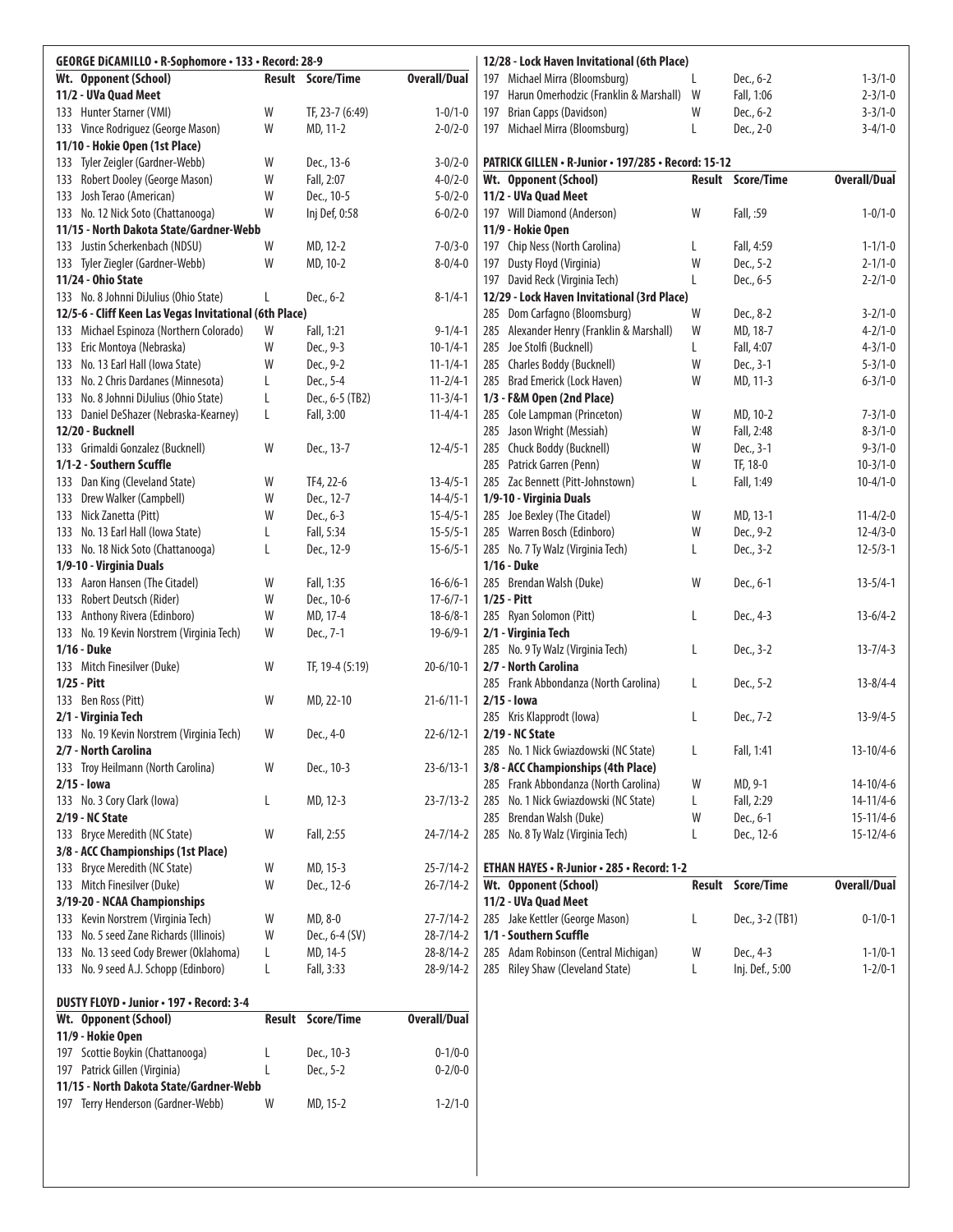| JAKE HENSON · Freshman · 165 · Record: 4-4                           |        |                          | BEN HUTCHINS · Freshman · 141 · Record: 4-6 |                                                                         |        |                          |                                |
|----------------------------------------------------------------------|--------|--------------------------|---------------------------------------------|-------------------------------------------------------------------------|--------|--------------------------|--------------------------------|
| Wt. Opponent (School)                                                |        | Result Score/Time        | <b>Overall/Dual</b>                         | Wt. Opponent (School)                                                   |        | <b>Result Score/Time</b> | <b>Overall/Dual</b>            |
| 1/3 - F&M Open*                                                      |        |                          |                                             | 11/9 - Hokie Open (Fr.-So. Division)*                                   |        |                          |                                |
| Tyler Reinhart (Pitt-Johnstown)<br>165                               | L      | Dec., 1-0                | $0 - 1/0 - 0$                               | 141 Nick Young (Newberry)                                               | W      | Dec., 2-1                | $1 - 0/0 - 0$                  |
| 165 Laurent Remillard (Brown)                                        | W      | Dec., 6-4 (SV)           | $1 - 1/0 - 0$                               | 141 Cam Perry (Virginia)                                                | L      | Dec., 8-1                | $1 - 1/0 - 0$                  |
| Jacob English (Messiah)<br>165                                       | W      | Dec., 4-0                | $2 - 1/0 - 0$                               | Michael Hulcher (Unattached)<br>141                                     | W      | Forfeit                  | $2 - 1/0 - 0$                  |
| 165 Jared Swan (Old Dominion)                                        | L      | Dec., 4-1                | $2 - 2/0 - 0$                               | 141 Jacob Murphy (Chattanooga)                                          | L      | Dec., 6-4                | $2 - 2/0 - 0$                  |
| 1/18 - Shorty Hitchcock Memorial*                                    |        |                          |                                             | 11/16 - Wolfpack Open*                                                  |        |                          |                                |
| Colin Gironda (Franklin & Marshall)<br>165                           | W      | Dec., 3-1                | $3 - 2/0 - 0$                               | 141 Hunter Manley (Chattanooga)                                         | L      | Dec., 3-0                | $2 - 3/0 - 0$                  |
| Raamiah Bethea (Penn)<br>165                                         | L<br>W | Dec., 9-3                | $3 - 3/0 - 0$<br>$4 - 3/0 - 0$              | 141 Daniel Sanchez (Maryland)                                           | W<br>W | Inj. Def.<br>Fall, 1:08  | $3 - 3/0 - 0$<br>$4 - 3/0 - 0$ |
| Anthony Deprez (Binghamton)<br>165<br>165 Wally Figaro (Shorter)     | L      | Dec., 9-2<br>Dec., 4-1   | $4 - 4/0 - 0$                               | Jake Smith (UNC-Pembroke)<br>141<br>141 Evan Botwin (Duke)              | L      | Fall, 4:52               | $4 - 4/0 - 0$                  |
|                                                                      |        |                          |                                             | 1/3 - F&M Open*                                                         |        |                          |                                |
| NICK HERRMANN · Junior · 125 · Record: 17-9                          |        |                          |                                             | 141 Casey Paglia (American)                                             | L      | Dec., 9-5                | $4 - 5/0 - 0$                  |
| Wt. Opponent (School)                                                | Result | Score/Time               | <b>Overall/Dual</b>                         | Dylan Nace (East Stroudsburg)<br>141                                    | L      | MD, 9-1                  | $4 - 6/0 - 0$                  |
| 11/9 - Hokie Open (3rd Place)                                        |        |                          |                                             |                                                                         |        |                          |                                |
| 125 Joaquin Marquez (The Citadel)                                    | W      | Dec., 9-1                | $1 - 0/0 - 0$                               | ADDISON KNEPSHIELD • R-Freshman • 184 • Record: 1-2                     |        |                          |                                |
| 125 Sean Boyle (Chattanooga)                                         | L      | Dec., 11-4               | $1 - 1/0 - 0$                               | Wt. Opponent (School)                                                   |        | Result Score/Time        | <b>Overall/Dual</b>            |
| 125 Zeke Moisey (West Virginia)                                      | W      | <b>Med Forfeit</b>       | $2 - 1/0 - 0$                               | 11/16 - Wolfpack Open                                                   |        |                          |                                |
| 11/16 - Wolfpack Open (1st Place)                                    |        |                          |                                             | 184 Brian Capps (Davidson)                                              | W      | Dec., 8-4                | $1 - 0/0 - 0$                  |
| 125 Caison Scott (UNC-Pembroke)                                      | W      | TF, 17-1 (5:38)          | $3 - 1/0 - 0$                               | 184 Connor Hartmann (Duke)                                              | L      | MD, 9-1                  | $1 - 1/0 - 0$                  |
| 125 Brandon Olsen (Virginia Tech)                                    | W      | TF, 17-0 (4:00)          | $4 - 1/0 - 0$                               | 184 Scott Marmoll (North Carolina)                                      | L      | Dec., 3-2                | $1 - 2/0 - 0$                  |
| 125 Thayer Atkins (Duke)                                             | W      | Dec., 10-3               | $5 - 1/0 - 0$                               |                                                                         |        |                          |                                |
| 1/1-2 - Southern Scuffle                                             |        |                          |                                             | <b>EMILIO MARTINEZ · Sophomore · 133 · Record: 3-2</b>                  |        |                          |                                |
| 125 Edilbert Vinas (Kent State)                                      | L      | Dec., 3-2                | $5 - 2/0 - 0$                               | Wt. Opponent (School)                                                   |        | Result Score/Time        | <b>Overall/Dual</b>            |
| 125 Cody Kievman (Lehigh)                                            | W      | Dec., 8-4                | $6 - 2/0 - 0$                               | 11/2 - UVa Quad Meet                                                    |        |                          |                                |
| 125 Tyrone Klump (North Carolina)                                    | W      | Dec., 6-2                | $7 - 2/0 - 0$                               | 125 Keenan Simmons (Anderson)                                           | W      | Fall, 6:18               | $1 - 0/1 - 0$                  |
| 125 Dalton Macri (Unattached)                                        | L      | Dec., 11-7               | $7 - 3/0 - 0$                               | 11/10 - Hokie Open                                                      |        | Fall, 4:39               | $2 - 0/1 - 0$                  |
| 1/9-10 - Virginia Duals<br>125 Joaquin Marquez (The Citadel)         | W      | Dec., 5-2                | $8 - 3/1 - 0$                               | 125 Cody Karns (North Carolina)<br>125 No. 5 Joey Dance (Virginia Tech) | W<br>L | Dec., 10-7               | $2 - 1/1 - 0$                  |
| 125 JR Wert (Rider)                                                  | W      | Dec., 11-9 (SV)          | $9 - 3/2 - 0$                               | 125 Ryan Elliott (West Virginia)                                        | W      | Dec., 11-4               | $3 - 1/1 - 0$                  |
| 125 No. 19 Kory Mines (Edinboro)                                     | L      | MD, 9-1                  | $9 - 4/2 - 1$                               | 125 Will Mason (Virginia)                                               | L      | Dec., 9-5                | $3 - 2/1 - 0$                  |
| 125 No. 4 Joey Dance (Virginia Tech)                                 | L      | Dec., 7-1                | $9 - 5/2 - 2$                               |                                                                         |        |                          |                                |
| 1/16 - Duke                                                          |        |                          |                                             | JOSEPH MARTINEZ • R-Junior • 133 • Record: 2-4                          |        |                          |                                |
| 125 Thayer Atkins (Duke)                                             | W      | MD, 13-5                 | $10 - 5/3 - 2$                              | Wt. Opponent (School)                                                   |        | Result Score/Time        | <b>Overall/Dual</b>            |
| $1/25 - Pitt$                                                        |        |                          |                                             | 11/2 - UVa Quad Meet                                                    |        |                          |                                |
| 125 Dom Forys (Pitt)                                                 | W      | Dec., 9-5                | $11 - 5/4 - 2$                              | 133 Zak Hale (Anderson)                                                 | W      | Dec., 9-5                | $1 - 0/1 - 0$                  |
| 2/7 - North Carolina                                                 |        |                          |                                             | 11/9 - Hokie Open                                                       |        |                          |                                |
| 125 Cody Karns (North Carolina)                                      | W      | MD, 13-3                 | $12 - 5/5 - 2$                              | 133 Esteban Gomez-Rivera (American)                                     | L      | Dec., 5-4                | $1 - 1/1 - 0$                  |
| $2/15 -$ lowa                                                        |        |                          |                                             | 133 Jacob Goodwin (Notre Dame College)                                  | W      | Fall, 5:50               | $2 - 1/1 - 0$                  |
| 125 Phillip Laux (Iowa)                                              | W      | Dec., 12-6               | $13 - 5/6 - 2$                              | 133 Vito Pasone (Appalachian State)                                     | L      | Dec., 13-11              | $2 - 2/1 - 0$                  |
| 2/19 - NC State                                                      |        |                          |                                             | 1/1 - Southern Scuffle                                                  |        |                          |                                |
| 125 Joe DeAngelo (NC State)                                          | L      | Dec., 7-6                | $13 - 6/6 - 3$                              | 133 Nathan Kraisser (North Carolina)                                    | L      | MD, 12-0                 | $2 - 3/1 - 0$                  |
| 3/8 - ACC Championships (2nd Place)                                  |        |                          |                                             | 133 Dan King (Cleveland State)                                          | L      | Dec., 9-6                | $2 - 4/1 - 0$                  |
| 125 Cody Karns (North Carolina)                                      | W      | Fall, 5:54               | $14 - 6/6 - 3$                              |                                                                         |        |                          |                                |
| Joe DeAngelo (NC State)<br>125                                       | W      | Dec., 12-9 (TB2)         | $15 - 6/6 - 3$                              | WILL MASON • R-Sophomore • 125 • Record: 9-8<br>Wt. Opponent (School)   |        | <b>Result Score/Time</b> | <b>Overall/Dual</b>            |
| 125 No. 3 Joey Dance (Virginia Tech)<br>3/19-20 - NCAA Championships | L      | Dec., 6-2                | $15 - 7/6 - 3$                              | 11/2 - UVa Quad Meet                                                    |        |                          |                                |
| 125 No. 10 seed Ronnie Rios (Oregon State)                           | L      | Dec., 6-5                | $15 - 8/6 - 3$                              | 125 Dalton Henderson (VMI)                                              | W      | TF, $16-0(5:15)$         | $1 - 0/1 - 0$                  |
| Trey Andrews (Northern Colorado)<br>125                              | W      | Dec., 7-5                | $16 - 8/6 - 3$                              | 125 Ibrahim Bunduka (George Mason)                                      | W      | MD, 11-2                 | $2 - 0/2 - 0$                  |
| Jesse Delgado (Illinois)<br>125                                      | W      | Inj. Def. (2:59)         | $17 - 8/6 - 3$                              | 11/9 - Hokie Open (5th Place)                                           |        |                          |                                |
| 125 Conor Youtsey (Michigan)                                         | L      | Dec., 9-7 (SV-2)         | $17-9/6-3$                                  | 125 Joshua Markham (Old Dominion)                                       | W      | MD, 8-0                  | $3 - 0/2 - 0$                  |
|                                                                      |        |                          |                                             | 125 Zeke Moisey (West Virginia)                                         | L      | Dec, 8-2                 | $3 - 1/2 - 0$                  |
| DREW HULL . R-Freshman . 157 . Record: 6-4                           |        |                          |                                             | 125 Brendan Calas (NC State)                                            | W      | MD, 13-1                 | $4 - 1/2 - 0$                  |
| Wt. Opponent (School)                                                |        | <b>Result Score/Time</b> | <b>Overall/Dual</b>                         | 125 Emilio Martinez (Virginia)                                          | W      | Dec., 9-5                | $5 - 1/2 - 0$                  |
| 1/18 - Shorty Hitchcock Memorial*                                    |        |                          |                                             | 125 Joaquin Marquez (The Citadel)                                       | W      | Dec., 4-1                | $6 - 1/2 - 0$                  |
| Alberto Salabarria (Navy)<br>157                                     | W      | MD, 9-0                  | $1 - 0/0 - 0$                               | 11/15 - North Dakota State/Gardner-Webb                                 |        |                          |                                |
| Adam Keating (Navy Prep)<br>157                                      | W      | Dec., 3-0                | $2 - 0/0 - 0$                               | 125 No. 13 Josh Rodriguez (NDSU)                                        | L      | Dec., 3-1                | $6 - 2/2 - 1$                  |
| Joe Galasso (Finger Lakes Prep)<br>157                               | L      | MD, 12-3                 | $2 - 1/0 - 0$                               | 125 Cortez Starkes (Gardner-Webb)                                       | W      | Dec., 2-0                | $7 - 2/3 - 1$                  |
| Joseph Velliquette (Penn)<br>157                                     | L      | Dec., 5-0                | $2 - 2/0 - 0$                               | 11/24 - Ohio State                                                      |        |                          |                                |
| 2/7 - Edinboro Open (6th Place)*                                     |        |                          |                                             | 125 No. 10 Nathan Tomasello (Ohio State)                                | L      | MD, 18-8                 | $7 - 3/3 - 2$                  |
| Tevin Machart (Central Michigan)<br>157                              | W      | MD, 12-1                 | $3 - 2/0 - 0$                               | 12/5 - Cliff Keen Las Vegas Invitational                                |        |                          |                                |
| Kyle Simaz (Finger Lakes Prep)<br>157                                | L      | Fall, 2:00               | $3 - 3/0 - 0$                               | 125 Paul Petrov (Bucknell)                                              | L      | Dec., 5-2                | $7 - 4/3 - 2$                  |
| Brendon Colbert (Bloomsburg)<br>157                                  | W      | Dec., 7-4                | $4 - 3/0 - 0$                               | 125 Christian Betancourt (California Baptist)                           | L      | Dec., 8-6                | $7 - 5/3 - 2$                  |
| Kyle Hammond (Lock Haven)<br>157                                     | W      | Dec., 5-2                | $5 - 3/0 - 0$                               | 12/20 - Bucknell                                                        |        |                          |                                |
| Chase Delande (Edinboro)<br>157                                      | L      | Fall, 1:04               | $5 - 4/0 - 0$                               | 125 Paul Petrov (Bucknell)                                              | L      | MD, 12-4                 | $7 - 6/3 - 3$                  |
| Trey Duncan (Navy)<br>157                                            | W      | Dec., 7-0                | $6 - 4/0 - 0$                               |                                                                         |        |                          |                                |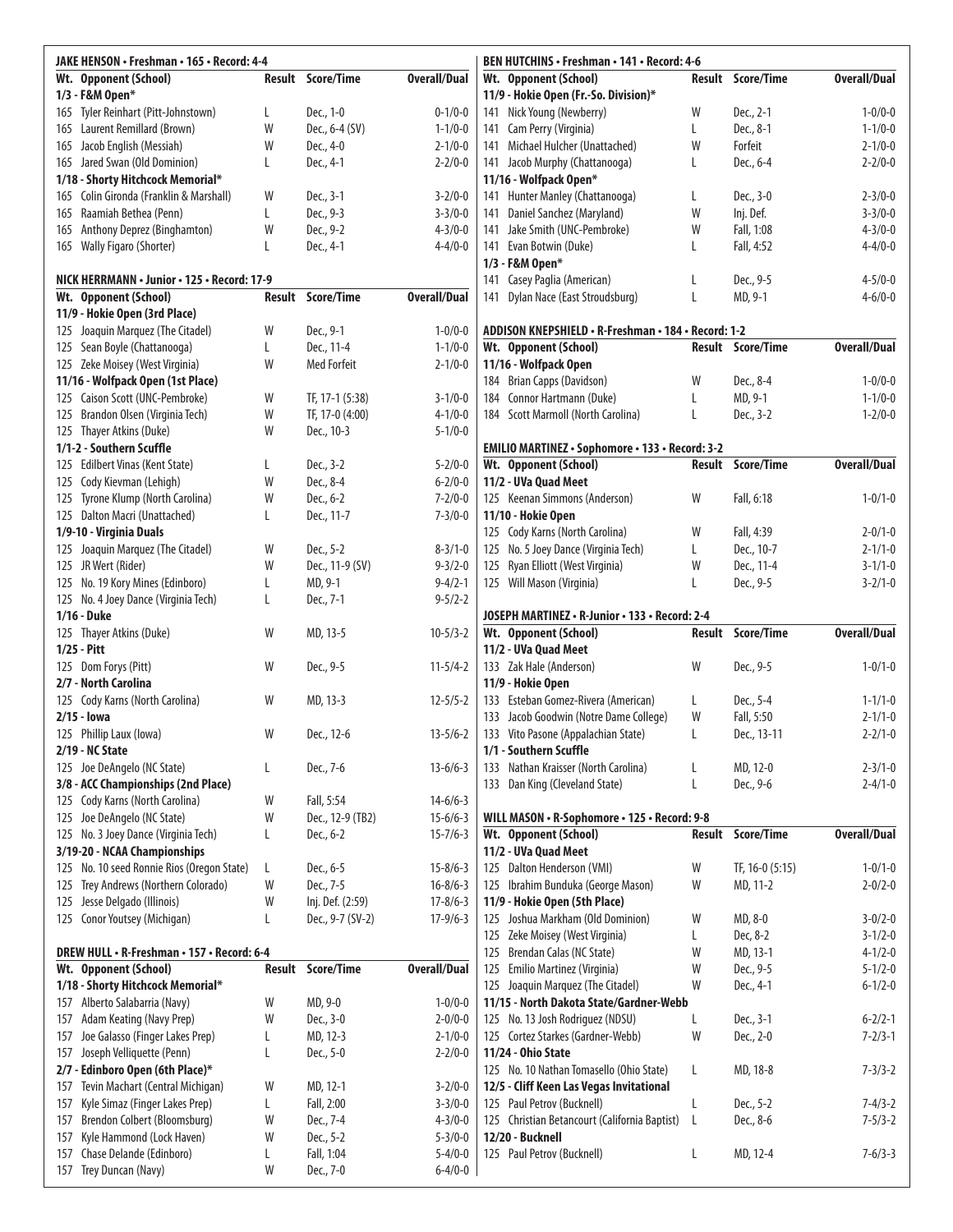| 1/1 - Southern Scuffle                                                 |   |                         |                                | ZACH NYE · R-Junior · 197 · Record: 17-9                                        |   |                                   |                                |
|------------------------------------------------------------------------|---|-------------------------|--------------------------------|---------------------------------------------------------------------------------|---|-----------------------------------|--------------------------------|
| 125 Evan Silver (Stanford)                                             | W | Dec., 4-2               | $8-6/3-3$                      | Wt. Opponent (School)                                                           |   | Result Score/Time                 | <b>Overall/Dual</b>            |
| 125 Cory Lester (Michigan)                                             | W | MD, 8-0                 | $9 - 6/3 - 3$                  | 11/2 - UVa Quad Meet                                                            |   |                                   |                                |
| 125 Sean Boyle (Chattanooga)                                           | L | Dec., 7-3               | $9 - 7/3 - 3$                  | 197 Jake Tomlinson (VMI)                                                        | W | TF, 17-1 (3:08)                   | $1 - 0/1 - 0$                  |
| 2/1 - Virginia Tech                                                    |   |                         |                                | 197 Matt Meadows (George Mason)                                                 | W | Dec., 11-4                        | $2 - 0/2 - 0$                  |
| 125 No. 4 Joey Dance (Virginia Tech)                                   | L | MD, 14-4                | $9 - 8/3 - 4$                  | 11/9 - Hokie Open                                                               |   |                                   |                                |
|                                                                        |   |                         |                                | 197 Collin Johnson (Appalachian State)                                          | W | TF, 16-1                          | $3 - 0/2 - 0$                  |
| <b>CHANCE McCLURE · Freshman · 197 · Record: 10-12</b>                 |   |                         |                                | David Reck (Virginia Tech)<br>197                                               | W | Dec., 6-2                         | $4 - 0/2 - 0$                  |
| Wt. Opponent (School)                                                  |   | Result Score/Time       | <b>Overall/Dual</b>            | 12/20 - Bucknell                                                                |   |                                   |                                |
| 11/16 - Wolfpack Open<br>197 Ian Solcz (Davidson)                      | L | Dec., 3-2               | $0 - 1/0 - 0$                  | 197 Tyler Lyster (Bucknell)<br>1/1-2 - Southern Scuffle (8th Place)             | L | Dec., 5-3 (TB-1)                  | $4 - 1/2 - 1$                  |
| 197 Stuart Nadeau (UNC-Pembroke)                                       | W | Dec., 6-2 (SV1)         | $1 - 1/0 - 0$                  | 197 Kanez Omar (Cleveland State)                                                | W | Fall, 2:11                        | $5 - 1/2 - 1$                  |
| 197 Spencer Neff (Duke)                                                | W | Dec., 4-1               | $2 - 1/0 - 0$                  | 197 Tyler Radford (Applachian State)                                            | W | MD, 9-0                           | $6 - 1/2 - 1$                  |
| 197 Ian Solcz (Davidson)                                               | L | Dec., 2-1               | $2 - 2/0 - 0$                  | 197 No. 19 Shane Woods (Wyoming)                                                | W | Dec., 8-5                         | $7 - 1/2 - 1$                  |
| 11/24 - Ohio State                                                     |   |                         |                                | 197 No. 3 J'den Cox (Missouri)                                                  | L | MD, 12-4                          | $7 - 2/2 - 1$                  |
| 197 No. 7 Kyle Snyder (Ohio State)                                     | L | MD, 20-6                | $2 - 3/0 - 1$                  | 197 Owen Scott (Cornell)                                                        | W | Fall, 1:57                        | $8 - 2/2 - 1$                  |
| 12/5 - Cliff Keen Las Vegas Invitational                               |   |                         |                                | 197 No. 9 Max Huntley (Michigan)                                                | L | Dec., 5-4                         | $8 - 3/2 - 1$                  |
| 197 Paul Rands (Navy)                                                  | L | Dec., 6-1               | $2 - 4/0 - 1$                  | 197 No. 19 Shane Woods (Wyoming)                                                | L | Dec., 3-1 (SV)                    | $8 - 4/2 - 1$                  |
| 197 Cody Crawford (Oregon State)                                       | L | Fall, 1:01              | $2 - 5/0 - 1$                  | 1/9-10 - Virginia Duals                                                         |   |                                   |                                |
| 12/29 - Lock Haven Invitational (2nd Place)                            |   |                         |                                | 197 Marshall Haas (The Citadel)                                                 | W | Dec., 3-0                         | $9 - 4/3 - 1$                  |
| 197 Brian Capps (Davidson)                                             | W | Dec., 10-4              | $3 - 5/0 - 1$                  | 197 Jeff McElwee (Rider)                                                        | W | MD, 8-0                           | $10 - 4/4 - 1$                 |
| 197 Tyler Greene (Bucknell)                                            | W | Dec., 7-5               | $4 - 5/0 - 1$                  | 197 Vincent Pickett (Edinboro)                                                  | W | Dec., 3-0                         | $11 - 4/5 - 1$                 |
| 197 Tyler Lyster (Bucknell)                                            | L | Dec., 1-0               | $4 - 6/0 - 1$                  | 197 Jared Haught (Virginia Tech)                                                | W | Dec., 3-0                         | $12 - 4/6 - 1$                 |
| 1/1 - Southern Scuffle                                                 |   |                         |                                | 1/16 - Duke                                                                     |   |                                   |                                |
| 197 Jackson Lewis (Central Michigan)                                   | L | Dec., 8-2               | $4 - 7/0 - 1$                  | 197 No. 7 Conner Hartmann (Duke)                                                | L | Dec., 5-3                         | $12 - 5/6 - 2$                 |
| Tyler Radford (Appalachian State)<br>197                               | W | Dec., 2-1 (SV3)         | $5 - 7/0 - 1$                  | $1/25 - Pitt$                                                                   |   |                                   |                                |
| 197 Micah Barnes (Nebraska)                                            | L | Dec., 7-2               | $5 - 8/0 - 1$                  | 197 No. 17 Nick Bonaccorsi (Pitt)                                               | W | Dec., 2-1 (TB-1)                  | $13 - 5/7 - 2$                 |
| 1/18 - Shorty Hitchcock Memorial*                                      |   |                         |                                | 2/1 - Virginia Tech                                                             |   |                                   |                                |
| 197 Mark Colabucci (Maryland)                                          | W | Dec., 3-2               | $6 - 8/0 - 1$                  | 197 Jared Haught (Virginia Tech)                                                | W | Dec., 3-1                         | $14 - 5/8 - 2$                 |
| Tristan Sponseller (Lock Haven)<br>197                                 | L | Dec., 4-2               | $6 - 9/0 - 1$                  | 2/7 - North Carolina                                                            |   |                                   |                                |
| Tommy Bennett (American)<br>197                                        | W | Fall, 4:06              | $7 - 9/0 - 1$                  | 197 Chip Ness (North Carolina)                                                  | W | Dec., 5-3 (SV)                    | $15 - 5/9 - 2$                 |
| 197 Josh Bailey (Navy Prep)                                            | W | Dec., 8-2               | $8 - 9/0 - 1$                  | $2/15 -$ lowa                                                                   |   |                                   |                                |
| Gio Santiago (Nassau CC)<br>197                                        | L | Dec., 6-5               | $8-10/0-1$                     | 197 No. 6 Nathan Burak (lowa)                                                   | L | Dec., 8-2                         | $15-6/9-3$                     |
| 2/7 - Edinboro Open                                                    |   |                         |                                | 2/19 - NC State                                                                 |   |                                   |                                |
| Lorenzo Maddox (Gannon)<br>197                                         | W | Dec., 5-4               | $9 - 10/0 - 1$                 | 197 Mike Boykin (NC State)                                                      | W | Dec., 4-3 (TB-2)                  | $16 - 6/10 - 3$                |
| Stephen Suglio (Kent State)<br>197                                     | L | Dec., 6-4               | $9 - 11/0 - 1$                 | 3/8 - ACC Championships (2nd Place)                                             |   |                                   |                                |
| 197 Thomas Bennett (American)                                          | W | Fall, 2:38              | $10-11/0-1$                    | 197 Jared Haught (Virginia Tech)                                                | W | Dec., 7-3 (TB-2)                  | $17 - 6/10 - 3$                |
| 197 Wesley Moore (Arizona State)                                       | L | Dec., 13-8              | $10-12/0-1$                    | 197 No. 7 Conner Hartmann (Duke)                                                | L | Dec., 6-5                         | $17 - 7/10 - 3$                |
|                                                                        |   |                         |                                | 3/19 - NCAA Championships                                                       |   |                                   |                                |
| TJ MILLER • R-Freshman • 149 • Record: 7-8<br>Wt. Opponent (School)    |   | Result Score/Time       | <b>Overall/Dual</b>            | 197 No. 2 seed Morgan McIntosh (Penn State) L<br>197 Jake Smith (West Virginia) |   | Dec., 3-0<br>Dec., 3-3 (TB-2, RT) | $17 - 8/10 - 3$<br>$17-9/10-3$ |
| 11/2 - UVa Quad Meet                                                   |   |                         |                                |                                                                                 | L |                                   |                                |
| 149 Jake Krall (VMI)                                                   | W | Fall, 2:06              | $1 - 0/1 - 0$                  | DEREK PAPAGIANOPOULOS · R-Senior · 285 · Record: 2-1                            |   |                                   |                                |
| 149 Luke Ludke (George Mason)                                          | W | Fall, 1:33              | $2 - 0/2 - 0$                  | Wt. Opponent (School)                                                           |   | <b>Result Score/Time</b>          | <b>Overall/Dual</b>            |
| 11/9 - Hokie Open                                                      |   |                         |                                | 11/2 - UVa Quad Meet                                                            |   |                                   |                                |
| 149 Ryan Mosley (Gardner-Webb)                                         | W | Dec., 4-3               | $3 - 0/2 - 0$                  | 285 Juan Adams (VMI)                                                            | W | Fall, 7:58                        | $1 - 0/1 - 0$                  |
| 149 Marcus Cain (Duke)                                                 |   |                         |                                |                                                                                 |   |                                   |                                |
| Sam Melikian (NC State)<br>149                                         |   |                         |                                |                                                                                 |   |                                   |                                |
|                                                                        | L | Dec., 5-2               | $3 - 1/2 - 0$                  | 11/9 - Hokie Open                                                               |   |                                   |                                |
|                                                                        | W | Dec., 9-7               | $4 - 1/2 - 0$                  | 285 Garrett Grey (Tiffin)                                                       | L | Dec., 7-3                         | $1 - 1/1 - 0$                  |
| 149 Beau Donahue (NC State)<br>11/15 - North Dakota State/Gardner-Webb |   | MD, 13-2                | $4 - 2/2 - 0$                  | 285 Henery Reeves (VMI)                                                         | W | Forfeit                           | $2 - 1/1 - 0$                  |
|                                                                        |   |                         |                                |                                                                                 |   |                                   |                                |
| 149 Clay Ream (NDSU)<br>149 Ryan Mosley (Gardner-Webb)                 | W | Fall, 4:18<br>Dec., 9-7 | $4 - 3/2 - 1$<br>$5 - 3/3 - 1$ |                                                                                 |   |                                   |                                |
| 1/9 - Virginia Duals                                                   |   |                         |                                |                                                                                 |   |                                   |                                |
| 149 Matthew Frisch (The Citadel)                                       | L | Dec., 8-3               | $5 - 4/3 - 2$                  |                                                                                 |   |                                   |                                |
| 1/16 - Duke                                                            |   |                         |                                |                                                                                 |   |                                   |                                |
| 149 Marcus Cain (Duke)                                                 | W | MD, 12-3                | $6 - 4/4 - 2$                  |                                                                                 |   |                                   |                                |
| $1/25$ - Pitt                                                          |   |                         |                                |                                                                                 |   |                                   |                                |
| 149 No. 20 Mikey Racciato (Pitt)                                       | L | Dec., 10-4              | $6 - 5/4 - 3$                  |                                                                                 |   |                                   |                                |
| 2/19 - NC State                                                        |   |                         |                                |                                                                                 |   |                                   |                                |
| 149 Beau Donohue (NC State)                                            | L | Dec., 4-3               | $6 - 6/4 - 4$                  |                                                                                 |   |                                   |                                |
| 3/8 - ACC Championships (4th Place)                                    |   |                         |                                |                                                                                 |   |                                   |                                |
| 149 Marcus Cain (Duke)                                                 | L | Dec., 8-3               | $6 - 7/4 - 4$                  |                                                                                 |   |                                   |                                |
| No. 11 Sal Mastriani (Virginia Tech)<br>149                            | W | Fall, 2:40              | $7 - 7/4 - 4$                  |                                                                                 |   |                                   |                                |
| 149 Marcus Cain (Duke)                                                 | L | Fall, 3:20              | $7 - 8/4 - 4$                  |                                                                                 |   |                                   |                                |
|                                                                        |   |                         |                                |                                                                                 |   |                                   |                                |
|                                                                        |   |                         |                                |                                                                                 |   |                                   |                                |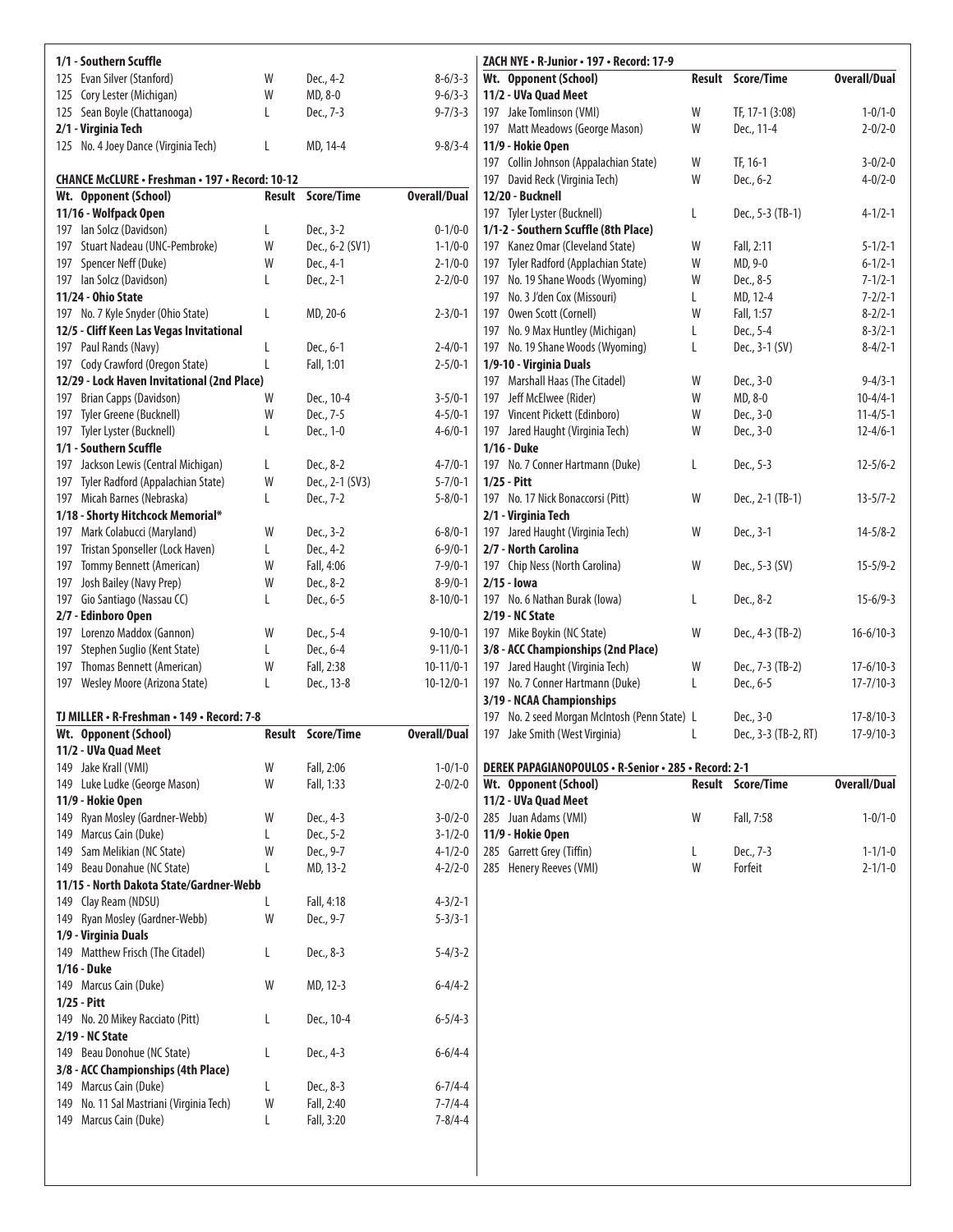|     | <b>GARRETT PEPPELMAN · Freshman · 165 · Record: 21-5</b>       |             |                          |                                |     | 157 Logan Kerin (Bucknell)                       | L | Fall, 5:14               | $4 - 6/0 - 1$       |
|-----|----------------------------------------------------------------|-------------|--------------------------|--------------------------------|-----|--------------------------------------------------|---|--------------------------|---------------------|
|     | Wt. Opponent (School)                                          |             | Result Score/Time        | <b>Overall/Dual</b>            |     | 1/3 - F&M Open                                   |   |                          |                     |
|     |                                                                |             |                          |                                |     |                                                  |   | Fall, 2:43               |                     |
|     | 11/9 - Hokie Open (4th Place)*                                 |             |                          |                                | 157 | Tyler Miller (Messiah)                           | W |                          | $5 - 6/0 - 1$       |
|     | 165 Tyler Johnson (Newberry)                                   | W           | TF, 15-0                 | $1 - 0/0 - 0$                  | 157 | Robbie King (Franklin & Marshall)                | W | Dec., 10-9               | $6 - 6/0 - 1$       |
| 165 | David Bergida (Virginia Tech)                                  | W           | Dec., 10-5               | $2 - 0/0 - 0$                  | 157 | Joshua Ellis (Princeton)                         | W | Dec., 14-8               | $7 - 6/0 - 1$       |
|     | 165 Ethan Ramos (North Carolina)                               | L           | Dec., 18-13              | $2 - 1/0 - 0$                  | 157 | Jonaton Rivera (Notre Dame College)              | L | Dec., 5-2                | $7 - 7/0 - 1$       |
|     | 165 Austin Trott (Gardner-Webb)                                | L           | MD, 16-2                 | $2 - 2/0 - 0$                  |     | 157 Robbie King (Franklin & Marshall)            | L | Dec., 4-3                | $7 - 8/0 - 1$       |
|     | 11/16 - Wolfpack Open (5th Place)*                             |             |                          |                                |     | 1/18 - Shorty Hitchcock Memorial*                |   |                          |                     |
|     | 165 Max Rohskopf (NC State)                                    | L           | Dec., 8-2                | $2 - 3/0 - 0$                  |     | 157 Ben Schroeder (Binghamton)                   | W | Dec., 6-1                | $8 - 8/0 - 1$       |
|     | 165 Jared Swan (Old Dominion)                                  | W           | Fall, 6:59               | $3 - 3/0 - 0$                  | 157 | Zachary Spira (Drexel)                           | W | Dec., 6-4                | $9 - 8/0 - 1$       |
|     | 165 Zak DePasquale (Virginia)                                  | W           | Dec., 6-3                | $4 - 3/0 - 0$                  | 157 | Hunter Sutton (Navy Prep)                        | L | Dec., 4-1                | $9 - 9/0 - 1$       |
|     | 165 Logan Farlowe (NC State)                                   | W           | MD, 9-0                  | $5 - 3/0 - 0$                  |     | 157 Dustin Roemer (Virginia)                     | L | Dec., 11-5               | $9 - 10/0 - 1$      |
|     | 165 Juan Stimpson (UNC-Pembroke)                               | W           | Fall, :37                | $6 - 3/0 - 0$                  |     |                                                  |   |                          |                     |
|     | 165 Paul Duggan (Campbell)                                     | W           | MD, 13-4                 | $7 - 3/0 - 0$                  |     | DUSTIN ROEMER · R-Sophomore · 157 · Record: 10-7 |   |                          |                     |
|     | 11/30 - Mat Town Open (2nd Place)*                             |             |                          |                                |     | Wt. Opponent (School)                            |   | <b>Result Score/Time</b> | <b>Overall/Dual</b> |
|     | 165 Dominic Lincalis (Lock Haven)                              | W           | Fall, :39                | $8 - 3/0 - 0$                  |     | 11/2 - UVa Quad Meet                             |   |                          |                     |
|     | 165 Derek Holcomb (Buffalo)                                    | W           | MD, 16-4                 | $9 - 3/0 - 0$                  |     | 157 Sean Turner (Anderson)                       | L | Dec., 12-7               | $0 - 1/0 - 1$       |
|     | 165 Kurt Meske (Unattached)                                    | W           | Dec., 9-4                | $10 - 3/0 - 0$                 |     | 11/9 - Hokie Open                                |   |                          |                     |
|     | 165 Aaron McKinney (Lock Haven)                                | L           | MD, 12-1                 | $10 - 4/0 - 0$                 |     | 157 Robert Henderson (North Carolina)            | L | Dec., 7-5                | $0 - 2/0 - 1$       |
|     | 12/28 - Wilkes Open (1st Place)*                               |             |                          |                                |     | 157 Zach Heeter (West Virginia)                  | W | Fall, :56                | $1 - 2/0 - 1$       |
|     | 165 Anthony Lmbardo (Binghamton)                               | W           | Fall, 3:41               | $11 - 4/0 - 0$                 |     | 157 Connor Bass (Duke)                           | L | Dec., 6-2                | $1 - 3/0 - 1$       |
|     | 165 Johnny Vrasidas (Sacred Heart)                             | W           | Dec., 10-4               | $12 - 4/0 - 0$                 |     | 1/3 - F&M Open                                   |   |                          |                     |
|     |                                                                | W           | Dec., 8-1                | $13 - 4/0 - 0$                 |     | 157 Chad Wickard (York)                          | W |                          |                     |
| 165 | Duely Espinal (Nassau CC)                                      |             |                          |                                |     |                                                  |   | Dec., 8-7 (SV)           | $2 - 3/0 - 1$       |
|     | 165 Nick Gravina (Rutgers)                                     | W           | Dec., 7-5 (SV)           | $14 - 4/0 - 0$                 |     | 157 David Charles (Millersville)                 | W | Dec., 6-4                | $3 - 3/0 - 1$       |
|     | 1/3 - F&M Open*                                                |             |                          |                                | 157 | Robert Janis (Notre Dame College)                | W | Dec., 3-2                | $4 - 3/0 - 1$       |
| 165 | Ian Shannon (Millersville)                                     | W           | Dec., 7-4                | $15 - 4/0 - 0$                 | 157 | Adam Kritzer (York)                              | W | Dec., 6-3                | $5 - 3/0 - 1$       |
|     | 165 Joe Salvi (American)                                       | W           | MD, 18-4                 | $16 - 4/0 - 0$                 |     | 157 Richard Eva (Princeton)                      | L | Dec., 9-4                | $5 - 4/0 - 1$       |
|     | 1/18 - Shorty Hitchcock Memorial (3rd Place)*                  |             |                          |                                |     | 157 Shane Ruhnke (Millersville)                  | L | Dec., 11-4               | $5 - 5/0 - 1$       |
|     | 165 Cameron Scalio (Kutztown)                                  | W           | TF, 16-0 (6:11)          | $17 - 4/0 - 0$                 |     | 1/18 - Shorty Hitchcock Memorial (5th Place)     |   |                          |                     |
|     | 165 Dan McDevitt (Penn)                                        | L           | Dec., 11-10              | $17 - 5/0 - 0$                 | 157 | Wayne Stinson (Rider)                            | L | Dec., 14-11              | $5 - 6/0 - 1$       |
|     | 165 Ian Shannon (Millersville)                                 | W           | Dec., 9-2                | $18 - 5/0 - 0$                 | 157 | Tyler immer (Columbia)                           | W | Dec., 5-4                | $6 - 6/0 - 1$       |
|     | 165 Michael Coleman (Navy)                                     | W           | MD, 14-4                 | $19 - 5/0 - 0$                 |     | 157 Brock Thompson (Millersville)                | W | Dec., 13-9               | $7 - 6/0 - 1$       |
| 165 | Kyle Bova (Lock Haven)                                         | W           | Fall, 2:00               | $20 - 5/0 - 0$                 |     | 157 M.J. Roberson (Virginia)                     | W | Dec., 11-5               | $8 - 6/0 - 1$       |
|     | 165 Wally Figaro (Shorter)                                     | W           | Dec., 5-4                | $21 - 5/0 - 0$                 | 157 | Tyler Oberg (Columbia)                           | W | MD, 12-4                 | $9 - 6/0 - 1$       |
|     |                                                                |             |                          |                                | 157 | John Vanschenkbrill (Rutgers)                    | L | Fall, :56                | $9 - 7/0 - 1$       |
|     | CAM PERRY · Freshman · 133/141 · Record: 5-6                   |             |                          |                                | 157 | Joseph Velliquette (Penn)                        | W | Forfeit                  | $10 - 7/0 - 1$      |
|     | Wt. Opponent (School)                                          |             | <b>Result Score/Time</b> | <b>Overall/Dual</b>            |     |                                                  |   |                          |                     |
|     | 11/9 - Hokie Open (5th Place) - Fr.-So. Division*              |             |                          |                                |     | GUS SAKO · R-Senior · 149 · Record: 3-5          |   |                          |                     |
|     | 141 Ben Hutchins (Virginia)                                    | W           | Dec., 8-1                | $1 - 0/0 - 0$                  |     | Wt. Opponent (School)                            |   | Result Score/Time        | <b>Overall/Dual</b> |
|     | 141 Kevin Jack (NC State)                                      | L           | Dec., 7-2                | $1 - 1/0 - 0$                  |     | 12/20 - Bucknell                                 |   |                          |                     |
|     | 141 Dylan Greene (Newberry)                                    | W           | MD, 10-2                 | $2 - 1/0 - 0$                  |     | 149 Victor Lopez (Bucknell)                      | W | Fall, 1:23               | $1 - 0/1 - 0$       |
|     | 141 Alex Lewis (Appalachian State)                             | W           | Fall, 2:10               | $3 - 1/0 - 0$                  |     | 1/1-2 - Southern Scuffle                         |   |                          |                     |
|     | 141 Jacob Murphy (Chattanooga)                                 | W           | Dec., 6-0                | $4 - 1/0 - 0$                  |     | 149 Cody LeCount (Central Michigan)              |   | Dec., 6-5                | $2 - 0/1 - 0$       |
|     |                                                                |             |                          |                                |     |                                                  | W |                          |                     |
|     | 11/16 - Wolfpack Open*                                         |             |                          |                                | 149 | Mark Marchetti (Army)                            | W | Dec., 5-1                | $3 - 0/1 - 0$       |
|     | 141 Kevin Jack (NC State)                                      | L           | Dec., 11-4               | $4 - 2/0 - 0$                  |     | 149 Matt Cimato (Drexel)                         | L | Dec., 1-0                | $3 - 1/1 - 0$       |
|     | 141 Lucas Stewart (Campbell)                                   | L           | Dec., 7-3                | $4 - 3/0 - 0$                  |     | 1/9-10 - Virginia Duals                          |   |                          |                     |
|     | 1/3 - F&M Open*                                                |             |                          |                                |     | 149 Bryant Clagon (Rider)                        | L | Dec., 3-1                | $3 - 2/1 - 1$       |
|     | 141 Nathan Coburn (Old Dominion)                               | W           | Dec., 7-2                | $5 - 3/0 - 0$                  |     | 149 No. 3 Dave Habat (Edinboro)                  | L | Dec., 11-5               | $3 - 3/1 - 2$       |
|     | 141 Sam Hanau (Pitt-Johnstown)                                 | L           | MD, 8-0                  | $5 - 4/0 - 0$                  | 149 | No. 14 Sal Mastriani (Virginia Tech)             | L | Dec., 4-3                | $3-4/1-3$           |
|     | 1/18 - Shorty Hitchcock Memorial*                              |             |                          |                                |     | 2/15 - Iowa                                      |   |                          |                     |
|     | 133 Marc Mastropietro (Penn)                                   | L           | Dec., 10-5               | $5 - 5/0 - 0$                  |     | 149 No. 2 Brandon Sorensen (lowa)                | L | Fall, 6:09               | $3 - 5/1 - 4$       |
|     | 133 Zachary Davis (Navy)                                       | $\mathsf L$ | TF, 16-1 (6:47)          | $5 - 6/0 - 0$                  |     |                                                  |   |                          |                     |
|     |                                                                |             |                          |                                |     |                                                  |   |                          |                     |
|     | MJ ROBERSON · Junior · 165 · Record: 9-10                      |             |                          |                                |     |                                                  |   |                          |                     |
|     | Wt. Opponent (School)                                          |             | <b>Result Score/Time</b> | <b>Overall/Dual</b>            |     |                                                  |   |                          |                     |
|     | 11/2 - UVa Quad Meet                                           |             |                          |                                |     |                                                  |   |                          |                     |
|     | 165 Zane Newton (Anderson)                                     | L           | Dec., 6-1                | $0 - 1/0 - 1$                  |     |                                                  |   |                          |                     |
|     | 11/9 - Hokie Open                                              |             |                          |                                |     |                                                  |   |                          |                     |
|     | 165 Daniel Luty (Campbell)                                     | W           | Dec., 10-6               | $1 - 1/0 - 1$                  |     |                                                  |   |                          |                     |
|     | 165 Tommy Gantt (NC State)                                     |             | TF, 17-0                 | $1 - 2/0 - 1$                  |     |                                                  |   |                          |                     |
|     | 165 Jake Crawford (North Carolina)                             | L           | MD, 13-3                 | $1 - 3/0 - 1$                  |     |                                                  |   |                          |                     |
|     | 12/29 - Lock Haven Invitational (6th Place)                    |             |                          |                                |     |                                                  |   |                          |                     |
|     |                                                                | W           |                          |                                |     |                                                  |   |                          |                     |
|     | 157 Logan Kerin (Bucknell)                                     |             | MD, 10-2                 | $2 - 3/0 - 1$                  |     |                                                  |   |                          |                     |
| 157 | Evan DeLong (Clarion)                                          | L           | TF, 16-1                 | $2 - 4/0 - 1$                  |     |                                                  |   |                          |                     |
| 157 | Troy Braddock (Clarion)                                        | W           | Dec., 6-5                | $3-4/0-1$                      |     |                                                  |   |                          |                     |
|     |                                                                |             |                          |                                |     |                                                  |   |                          |                     |
| 157 | Matt Hammerstone (Bloomsburg)<br>157 Rustin Barrick (Bucknell) | W<br>L      | Dec., 5-4<br>Dec., 6-2   | $4 - 4/0 - 1$<br>$4 - 5/0 - 1$ |     |                                                  |   |                          |                     |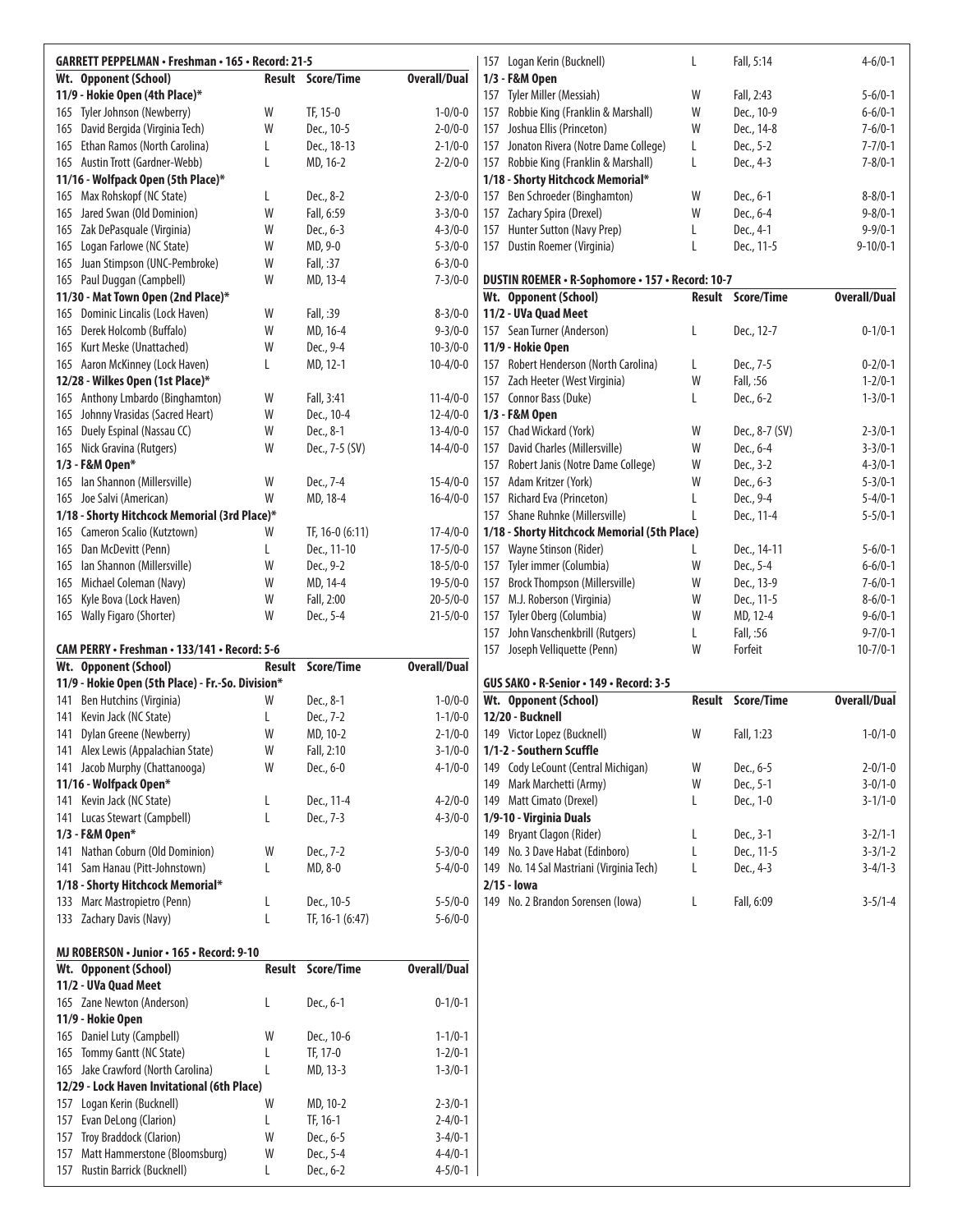| DOM SCALISE • Freshman • 174 • Record: 10-3 |               |                   |                     |  |  |  |  |  |  |
|---------------------------------------------|---------------|-------------------|---------------------|--|--|--|--|--|--|
| Wt. Opponent (School)                       | <b>Result</b> | Score/Time        | <b>Overall/Dual</b> |  |  |  |  |  |  |
| 11/9 - Hokie Open (5th Place)*              |               |                   |                     |  |  |  |  |  |  |
| 174 Barrett Walthal (Chattanooga)           | W             | Dec., 5-2         | $1 - 0/0 - 0$       |  |  |  |  |  |  |
| 174 Zach Epperly (Virginia Tech)            | L             | Dec., 2-0         | $1 - 1/0 - 0$       |  |  |  |  |  |  |
| 174 Hunter Gamble (Gardner-Webb)            | W             | Inj. Def.         | $2 - 1/0 - 0$       |  |  |  |  |  |  |
| 174 Brett Stein (Gardner-Webb)              | W             | Fall, 1:03        | $3 - 1/0 - 0$       |  |  |  |  |  |  |
| 174 Joe Pittman (Newberry)                  | W             | Fall, 1:15        | $4 - 1/0 - 0$       |  |  |  |  |  |  |
| 11/16 - Wolfpack Open (2nd Place)*          |               |                   |                     |  |  |  |  |  |  |
| 174 Taylor Fournier (Campbell)              | W             | TF, 17-2 (3:26)   | $5 - 1/0 - 0$       |  |  |  |  |  |  |
| 174 Terrence Zaleski (UNC-Pembroke          | W             | Fall, 4:39        | $6 - 1/0 - 0$       |  |  |  |  |  |  |
| 174 Joe Pittman (Newberry)                  | W             | Dec., 10-3        | $7 - 1/0 - 0$       |  |  |  |  |  |  |
| 174 Pete Renda (NC State)                   | L             | Dec., 8-1         | $7 - 2/0 - 0$       |  |  |  |  |  |  |
| 11/30 - Mat Town Open*                      |               |                   |                     |  |  |  |  |  |  |
| 174 Joe Prevost (Rider)                     | W             | TF, 18-1          | $8 - 2/0 - 0$       |  |  |  |  |  |  |
| 12/28 - Wilkes Open (2nd Place)*            |               |                   |                     |  |  |  |  |  |  |
| 174 Brooks Morrison (Virginia Tech)         | W             | MD, 13-0          | $9 - 2/0 - 0$       |  |  |  |  |  |  |
| 174 Mike Fagg-Daves (Rider)                 | W             | Dec., 8-1         | $10 - 2/0 - 0$      |  |  |  |  |  |  |
| 174 Stephen Loiseau (Drexel)                | L             | Dec., 6-4         | $10-3/0-0$          |  |  |  |  |  |  |
| WILL SCHANY · Freshman · 184 · Record: 6-4  |               |                   |                     |  |  |  |  |  |  |
| Wt. Opponent (School)                       | <b>Result</b> | <b>Score/Time</b> | <b>Overall/Dual</b> |  |  |  |  |  |  |
| 11/9 - Hokie Duals                          |               |                   |                     |  |  |  |  |  |  |
| 184 John Shrader (Chattanooga)              | L             | Dec., 8-2         | $0 - 1/0 - 0$       |  |  |  |  |  |  |
| 184 Greg Thurston (West Virginia)           | W             | MD, 15-5          | $1 - 1/0 - 0$       |  |  |  |  |  |  |
| 184 Van Grimes (Unattached)                 | W             | Dec., 8-2         | $2 - 1/0 - 0$       |  |  |  |  |  |  |
| 184 John Lampe (Chattanooga)                | L             | Dec., 10-4        | $2 - 2/0 - 0$       |  |  |  |  |  |  |
| 11/16 - Wolfpack Open                       |               |                   |                     |  |  |  |  |  |  |
| 184 Jake Koch (VMI)                         | W             | Fall, 1:08        | $3 - 2/0 - 0$       |  |  |  |  |  |  |
| 184 Alec Schenk (Duke)                      | L             | Dec., 4-3         | $3 - 3/0 - 0$       |  |  |  |  |  |  |
| 184 Michael Jones (UNC-Pembroke)            | W             | TF, 17-2 (5:27)   | $4 - 3/0 - 0$       |  |  |  |  |  |  |
| 184 Devaunje Franklin Smith (Chattanooga)   | W             | Dec., 6-2         | $5 - 3/0 - 0$       |  |  |  |  |  |  |
| 184 Malik McDonald (NC State)               | W             | Dec., 10-6        | $6 - 3/0 - 0$       |  |  |  |  |  |  |
| 184 Tyler Askey (Virginia)                  | L             | Fall, 2:13        | $6 - 4/0 - 0$       |  |  |  |  |  |  |
|                                             |               |                   |                     |  |  |  |  |  |  |
| JOE SPISAK · R-Senior · 141 · Record: 18-9  |               |                   |                     |  |  |  |  |  |  |
| Wt Onnonant (School)                        | Rocult        | Score/Time        | Overall/Dual        |  |  |  |  |  |  |

| Wt. Opponent (School)                                  | <b>Result</b> | Score/Time      | <b>Overall/Dual</b> |
|--------------------------------------------------------|---------------|-----------------|---------------------|
| 11/2 - UVa Quad Meet                                   |               |                 |                     |
| 141 Emmitt Kelly (VMI)                                 | W             | Fall, 2:56      | $1 - 0/1 - 0$       |
| 141 Sahid Kargbo (George Mason)                        | W             | Dec., 10-4      | $2 - 0/2 - 0$       |
| 11/9 - Hokie Open (1st Place)                          |               |                 |                     |
| 141 Luke Stewart (Campbell)                            | W             | Fall, 1:21      | $3 - 0/2 - 0$       |
| 141 Grant Leeth (Duke)                                 | W             | Dec., 8-1       | $4 - 0/2 - 0$       |
| 141 Solomon Chishko (Virginia Tech)                    | W             | Dec., 6-2       | $5 - 0/2 - 0$       |
| No. 16 Joey Ward (North Carolina)<br>141               | W             | Dec., 7-1       | $6 - 0/2 - 0$       |
| 11/15 - North Dakota State/Gardner-Webb                |               |                 |                     |
| 141 No. 20 Mitch Bengtson (NDSU)                       | W             | Dec., 7-4       | $7 - 0/3 - 0$       |
| 141 Chris Vassar (Gardner-Webb)                        | W             | Dec., 9-4       | $8 - 0/4 - 0$       |
| 11/24 - Ohio State                                     |               |                 |                     |
| 141 No. 1 Logan Stieber (Ohio State)                   | L             | Fall, 1:46      | $8 - 1/4 - 1$       |
| 12/5-6 - Cliff Keen Las Vegas Invitational (7th Place) |               |                 |                     |
| 141 Uzo Owuama (Grand Canyon)                          | W             | MD, 13-4        | $9 - 1/4 - 1$       |
| 141 David Walker (Air Force)                           | W             | Fall, 1:52      | $10-1/4-1$          |
| 141 No. 16 Anthony Ashnault (Rutgers)                  | L             | Dec., 9-7       | $10 - 2/4 - 1$      |
| George Fisher (Michigan)<br>141                        | W             | Dec., 8-2       | $11 - 2/4 - 1$      |
| 141 Mike Morales (West Virginia)                       | L             | MD, 14-5        | $11 - 3/4 - 1$      |
| Mitch Bengtson (North Dakota State)<br>141             | W             | Dec., 5-2       | $12 - 3/4 - 1$      |
| 12/20 - Bucknell                                       |               |                 |                     |
| 141 Colling Boylan (Bucknell)                          | W             | Dec., 8-2       | $13 - 3/5 - 1$      |
| 1/1 - Southern Scuffle                                 |               |                 |                     |
| 141 Logan Everett (Army)                               | W             | Dec., 6-2       | $14 - 3/5 - 1$      |
| Nick Arujau (Cornell)<br>141                           | L             | Inj. Def., 6:59 | $14 - 4/5 - 1$      |
| $2/15 -$ lowa                                          |               |                 |                     |
| 141 No. 6 Josh Dziewa (Iowa)                           | L             | MD, 11-1        | $14 - 5/5 - 2$      |
| 2/19 - NC State                                        |               |                 |                     |
| 141 Kevin Jack (NC State)                              | L             | MD, 18-6        | $14 - 6/5 - 3$      |
|                                                        |               |                 |                     |

|          |     | 3/8 - ACC Championships (3rd Place)                                  |        |                      |                                |
|----------|-----|----------------------------------------------------------------------|--------|----------------------|--------------------------------|
| al       |     | 141 Evan Botwin (Duke)                                               | W      | Dec., 3-1            | $15 - 6/5 - 3$                 |
|          | 141 | No. 3 Devin Carter (Virginia Tech)                                   | L      | MD, 16-6             | $15 - 7/5 - 3$                 |
| -0       |     | 141 Ben Ross (Pitt)                                                  | W      | Fall, 4:21           | $16 - 7/5 - 3$                 |
| -0       |     | 141 No. 15 Kevin Jack (NC State)                                     | W      | Dec., 9-7            | $17 - 7/5 - 3$                 |
| -0       |     | 3/19-20 - NCAA Championships                                         |        |                      |                                |
| -0       | 141 | No. 3 seed Lavion Mayes (Missouri)                                   | L      | MD, 14-4             | $17 - 8/5 - 3$                 |
| -0       | 141 | Chuck Zeisloft (Rider)                                               | W      | MD, 11-2             | $18 - 8/5 - 3$                 |
|          |     | 141 Jesse Thielke (Wisconsin)                                        | L      | Dec., 8-4            | $18 - 9/5 - 3$                 |
| -0       |     |                                                                      |        |                      |                                |
| -0       |     | NICK SULZER • R-Senior • 165 • Record: 32-4                          |        |                      |                                |
| -0       |     | Wt. Opponent (School)                                                | Result | Score/Time           | <b>Overall/Dual</b>            |
| -0       |     | 11/2 - UVa Quad Meet                                                 |        |                      |                                |
|          |     | 165 Shabaka Johns (VMI)                                              | W      | MD, 18-5             | $1 - 0/1 - 0$                  |
| -0       |     | 165 Patrick Davis (George Mason)                                     | W      | MD, 15-3             | $2 - 0/2 - 0$                  |
|          |     | 11/15 - North Dakota State/Gardner-Webb                              | W      |                      |                                |
| -0<br>-0 |     | 165 Anthony Caputo (NDSU)<br>165 Austin Trott (G-W)                  | W      | MD, 16-4<br>MD, 13-3 | $3 - 0/3 - 0$<br>$4 - 0/4 - 0$ |
| -0       |     | 11/24 - Ohio State                                                   |        |                      |                                |
|          |     | 165 Justin Kresevic (Ohio State)                                     | W      | TF-4, 23-8           | $5 - 0/5 - 0$                  |
|          |     | 12/5-6 - Cliff Keen Las Vegas Invitational (Champion)                |        |                      |                                |
| al       |     | 165 Jesse Shanaman (Cornell)                                         | W      | MD, 13-0             | $6 - 0/5 - 0$                  |
|          |     | 165 Devin Aguirre (Nebraska-Kearney)                                 | W      | Fall, 4:46           | $7 - 0/5 - 0$                  |
| -0       |     | 165 Austin Wilson (Nebraska)                                         | W      | MD, 14-3             | $8 - 0/5 - 0$                  |
| -0       |     | 165 No. 12 Cooper Moore (Northern Iowa)                              | W      | Dec., 13-6           | $9 - 0/5 - 0$                  |
| -0       |     | 165 No. 9 Taylor Walsh (Indiana)                                     | W      | Dec., 4-2            | $10 - 0/5 - 0$                 |
| -0       |     | 12/20 - Bucknell                                                     |        |                      |                                |
|          |     | 165 Rob Schlitt (Bucknell)                                           | W      | MD, 18-6             | $11 - 0/6 - 0$                 |
| -0       |     | 1/1-2 - Southern Scuffle (2nd Place)                                 |        |                      |                                |
| -0       |     | 165 Ryan Forrest (George Mason)                                      | W      | MD, 18-6             | $12 - 0/6 - 0$                 |
| -0       |     | 165 Cody Wiercioch (Pitt)                                            | W      | MD, 16-3             | $13 - 0/6 - 0$                 |
| -0       |     | 165 Chandler Smith (Army)                                            | W      | MD, 16-2             | $14 - 0/6 - 0$                 |
| -0       |     | 165 Chandler Marstellar (Oklahoma State)                             | W      | Dec., 10-3           | $15 - 0/6 - 0$                 |
| -0       |     | 165 No. 1 Alex Dieringer (Oklahoma State)<br>1/9-10 - Virginia Duals | L      | Dec., 8-2            | $15 - 1/6 - 0$                 |
|          |     | 165 Will Connell (The Citadel)                                       | W      | TF, 17-2             | $16-1/7-0$                     |
| al       |     | 165 Curt Delia (Rider)                                               | W      | MD, 16-4             | $17 - 1/8 - 0$                 |
|          |     | 165 Casey Fuller (Edinboro)                                          | W      | MD, 15-4             | $18 - 1/9 - 0$                 |
| -0       |     | 165 Chad Strube (Virginia Tech)                                      | W      | Dec., 7-5            | 19-1/10-0                      |
| -0       |     | 1/16 - Duke                                                          |        |                      |                                |
|          |     | 165 Jake Faust (Duke)                                                | W      | TF, 24-7 (6:28)      | $20 - 1/11 - 0$                |
| -0       |     | 1/25 - Pitt                                                          |        |                      |                                |
| -0       |     | 165 Troy Reaghard (Pitt)                                             | W      | MD, 14-5             | $21 - 1/12 - 0$                |
| -0       |     | 2/1 - Virginia Tech                                                  |        |                      |                                |
| -0       |     | 165 Chad Strube (Virginia Tech)                                      | W      | MD, 12-3             | $22 - 1/13 - 0$                |
|          |     | 2/7 - North Carolina                                                 |        |                      |                                |
| -0       |     | 165 No. 13 Ethan Ramos (North Carolina)                              | L      | Dec., 6-4 (SV)       | $22 - 2/13 - 1$                |
| -0       |     | $2/15 -$ lowa                                                        |        |                      |                                |
|          |     | 165 No. 7 Nick Moore (lowa)<br>2/19 - NC State                       | W      | Dec., 8-7            | $23 - 2/14 - 1$                |
| -1       |     | 165 Max Rohskopf (NC State)                                          | W      | MD, 12-4             | $24 - 2/15 - 1$                |
| -1       |     | 3/8 - ACC Championships (1st Place)                                  |        |                      |                                |
| -1       |     | 165 Chad Strube (Virginia Tech)                                      | W      | MD, 12-2             | $25 - 2/15 - 1$                |
| -1       |     | 165 No. 12 Ethan Ramos (North Carolina)                              | W      | Dec., 5-2            | $26 - 2/15 - 1$                |
| -1       |     | 3/19-21 - NCAA Championships (5th Place)                             |        |                      |                                |
| -1       |     | 165 Clark Glass (Oklahoma)                                           | W      | MD, 10-2             | $27 - 2/15 - 1$                |
| -1       | 165 | No. 13 seed Cooper Moore (N. Iowa)                                   | L      | Fall, 2:19           | $27 - 3/15 - 1$                |
|          | 165 | Jonathan Schleifer (Princeton)                                       | W      | MD, 10-1             | $28 - 3/15 - 1$                |
| -1       |     | 165 No. 12 Dylan Palacio (Cornell)                                   | W      | Dec., 7-6            | $29 - 3/15 - 1$                |
|          |     | 165 No. 7 Pierce Harger (Northwestern)                               | W      | Med. Forfeit         | $30 - 3/15 - 1$                |
| -1       |     | 165 No. 3 Isaac Jordan (Wisconsin)                                   | W      | Dec., 11-6           | $31 - 3/15 - 1$                |
| -1       | 165 | No. 5 Bo Jordan (Ohio State)                                         | L      | Dec., 6-2            | $31 - 4/15 - 1$                |
|          |     | 165 No. 15 Ethan Ramos (North Carolina)                              | W      | MD, 12-4             | $32 - 4/15 - 1$                |
| -2       |     |                                                                      |        |                      |                                |
|          |     |                                                                      |        |                      |                                |
| -3       |     |                                                                      |        |                      |                                |
|          |     |                                                                      |        |                      |                                |